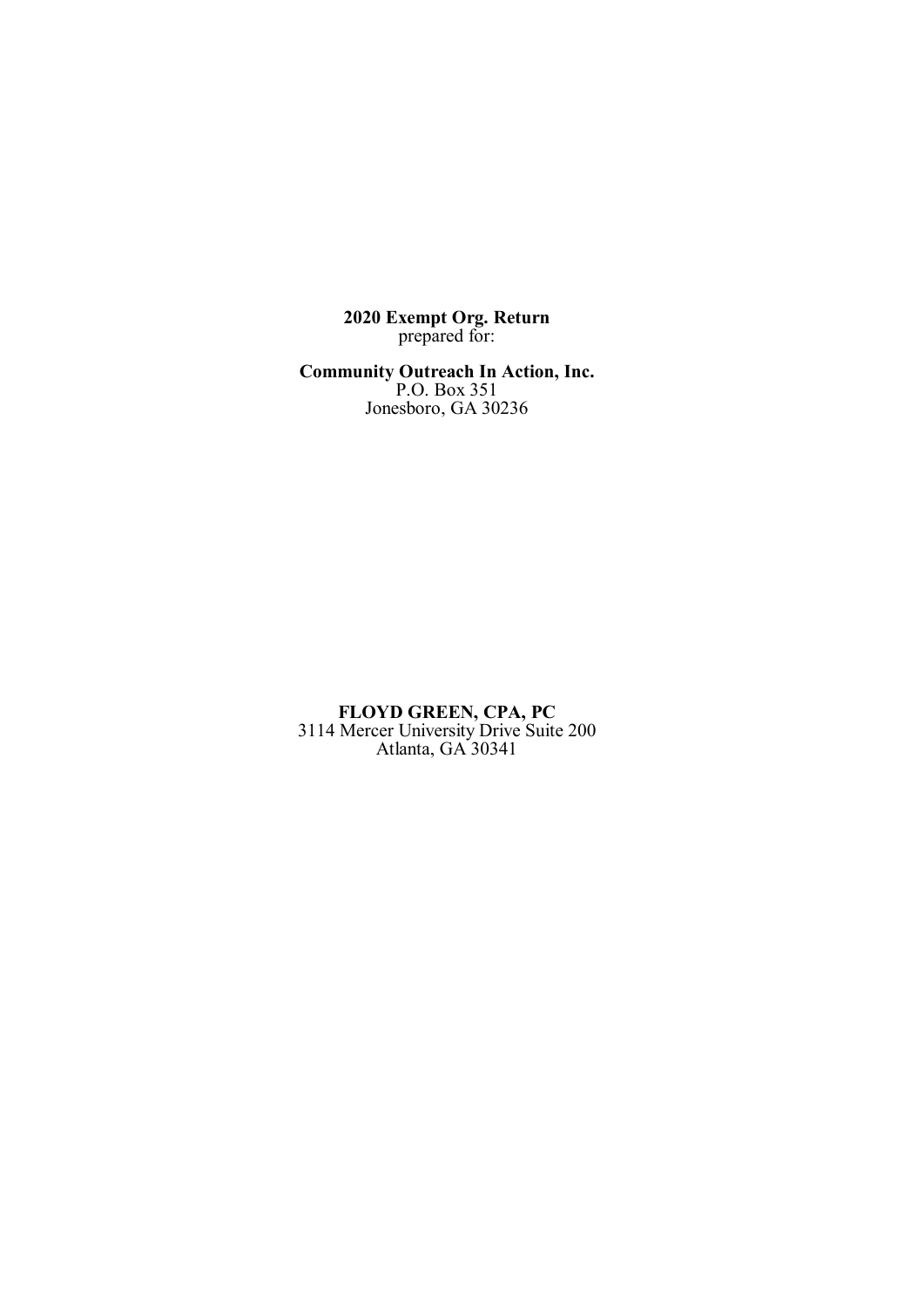# **FLOYD GREEN, CPA, PC 3114 MERCER UNIVERSITY DRIVE SUITE 200 ATLANTA, GA 30341 770-457-2550**

May 14, 2021

Community Outreach In Action, Inc. P.O. Box 351 Jonesboro, GA 30236

Dear Client:

# **NOTE: We do need you to e-sign the return before we can e-file the return with the IRS.**

Through this email attachment, you can review the tax return, download the tax return and e-sign the tax return.

Upon receipt of the e-signature on the form 8879, we will immediately e-file the tax return. No additional changes can be made to the tax return once you e-sign the return.

No tax is payable with the filing of this Form 990 / 990EZ.

To start the E-Signature process now, please provide your Initials here.

Please be sure to call us if you have any questions.

Sincerely,

Floyd Green Jr. CPA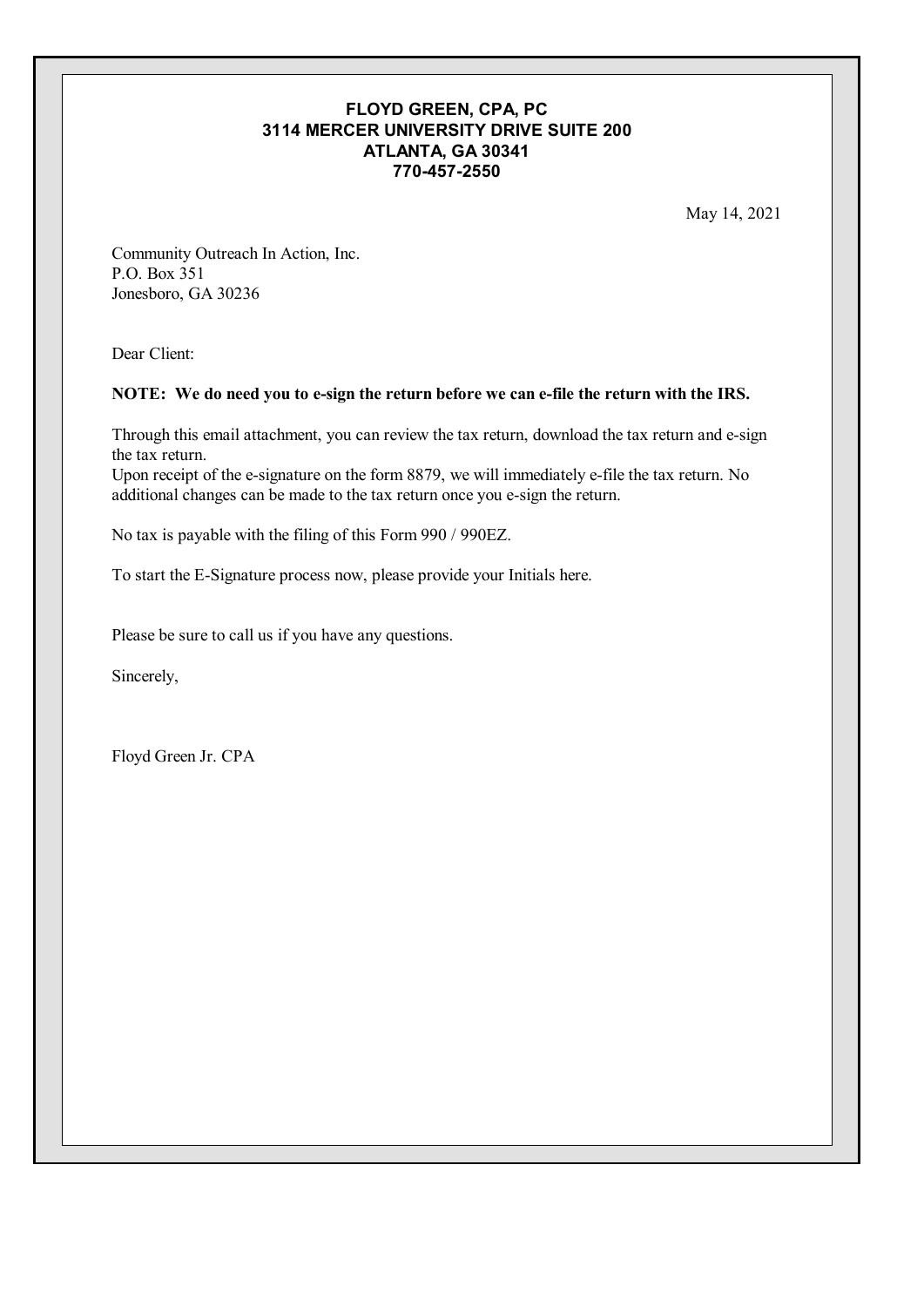| Form 8879-EO                                                                                          |                                                                                                   | <b>IRS e-file Signature Authorization</b><br>for an Exempt Organization                                                                                                                                                                                                                                                                                                                                                                                                                                                                                                                                                                                                                                                                                                                                                                                                                                                                                                                                                                                                                                                                                                                                                                                                                                                                                                                                                                                                                                                                                                                                                                                                                                                                                                                                                                                                                                                                                                                                                                                                                                                                                                                                                                                                                                                                                                                                           |                                                                       | OMB No. 1545-0047                     |
|-------------------------------------------------------------------------------------------------------|---------------------------------------------------------------------------------------------------|-------------------------------------------------------------------------------------------------------------------------------------------------------------------------------------------------------------------------------------------------------------------------------------------------------------------------------------------------------------------------------------------------------------------------------------------------------------------------------------------------------------------------------------------------------------------------------------------------------------------------------------------------------------------------------------------------------------------------------------------------------------------------------------------------------------------------------------------------------------------------------------------------------------------------------------------------------------------------------------------------------------------------------------------------------------------------------------------------------------------------------------------------------------------------------------------------------------------------------------------------------------------------------------------------------------------------------------------------------------------------------------------------------------------------------------------------------------------------------------------------------------------------------------------------------------------------------------------------------------------------------------------------------------------------------------------------------------------------------------------------------------------------------------------------------------------------------------------------------------------------------------------------------------------------------------------------------------------------------------------------------------------------------------------------------------------------------------------------------------------------------------------------------------------------------------------------------------------------------------------------------------------------------------------------------------------------------------------------------------------------------------------------------------------|-----------------------------------------------------------------------|---------------------------------------|
|                                                                                                       | For calendar year 2020, or fiscal year beginning For calendar year 2020, and ending               | , 20                                                                                                                                                                                                                                                                                                                                                                                                                                                                                                                                                                                                                                                                                                                                                                                                                                                                                                                                                                                                                                                                                                                                                                                                                                                                                                                                                                                                                                                                                                                                                                                                                                                                                                                                                                                                                                                                                                                                                                                                                                                                                                                                                                                                                                                                                                                                                                                                              |                                                                       |                                       |
| Department of the Treasury<br>Internal Revenue Service                                                |                                                                                                   | ► Do not send to the IRS. Keep for your records.<br>► Go to www.irs.gov/Form8879EO for the latest information.                                                                                                                                                                                                                                                                                                                                                                                                                                                                                                                                                                                                                                                                                                                                                                                                                                                                                                                                                                                                                                                                                                                                                                                                                                                                                                                                                                                                                                                                                                                                                                                                                                                                                                                                                                                                                                                                                                                                                                                                                                                                                                                                                                                                                                                                                                    |                                                                       | 2020                                  |
| Name of exempt organization or person subject to tax                                                  |                                                                                                   |                                                                                                                                                                                                                                                                                                                                                                                                                                                                                                                                                                                                                                                                                                                                                                                                                                                                                                                                                                                                                                                                                                                                                                                                                                                                                                                                                                                                                                                                                                                                                                                                                                                                                                                                                                                                                                                                                                                                                                                                                                                                                                                                                                                                                                                                                                                                                                                                                   |                                                                       | <b>Taxpayer identification number</b> |
| Name and title of officer or person subject to tax                                                    | Community Outreach In Action, Inc.                                                                |                                                                                                                                                                                                                                                                                                                                                                                                                                                                                                                                                                                                                                                                                                                                                                                                                                                                                                                                                                                                                                                                                                                                                                                                                                                                                                                                                                                                                                                                                                                                                                                                                                                                                                                                                                                                                                                                                                                                                                                                                                                                                                                                                                                                                                                                                                                                                                                                                   | 45-5578239                                                            |                                       |
| Janice Dixon                                                                                          |                                                                                                   | President, Dir.                                                                                                                                                                                                                                                                                                                                                                                                                                                                                                                                                                                                                                                                                                                                                                                                                                                                                                                                                                                                                                                                                                                                                                                                                                                                                                                                                                                                                                                                                                                                                                                                                                                                                                                                                                                                                                                                                                                                                                                                                                                                                                                                                                                                                                                                                                                                                                                                   |                                                                       |                                       |
| Part I                                                                                                | Type of Return and Return Information (Whole Dollars Only)                                        |                                                                                                                                                                                                                                                                                                                                                                                                                                                                                                                                                                                                                                                                                                                                                                                                                                                                                                                                                                                                                                                                                                                                                                                                                                                                                                                                                                                                                                                                                                                                                                                                                                                                                                                                                                                                                                                                                                                                                                                                                                                                                                                                                                                                                                                                                                                                                                                                                   |                                                                       |                                       |
|                                                                                                       | the applicable line below. Do not complete more than one line in Part I.                          | Check the box for the return for which you are using this Form 8879-EO and enter the applicable amount, if any, from the return. If you<br>check the box on line 1a, 2a, 3a, 4a, 5a, 6a, or 7a below, and the amount on that line for the return being filed with this form was blank, then<br>leave line 1b, 2b, 3b, 4b, 5b, 6b, or 7b, whichever is applicable, blank (do not enter -0-). But, if you entered -0- on the return, then enter -0- on                                                                                                                                                                                                                                                                                                                                                                                                                                                                                                                                                                                                                                                                                                                                                                                                                                                                                                                                                                                                                                                                                                                                                                                                                                                                                                                                                                                                                                                                                                                                                                                                                                                                                                                                                                                                                                                                                                                                                              |                                                                       |                                       |
| 1 a Form 990 check here $\ldots \rightarrow$                                                          |                                                                                                   | <b>b</b> Total revenue, if any (Form 990, Part VIII, column $(A)$ , line $12$ )                                                                                                                                                                                                                                                                                                                                                                                                                                                                                                                                                                                                                                                                                                                                                                                                                                                                                                                                                                                                                                                                                                                                                                                                                                                                                                                                                                                                                                                                                                                                                                                                                                                                                                                                                                                                                                                                                                                                                                                                                                                                                                                                                                                                                                                                                                                                   |                                                                       | 1 b                                   |
|                                                                                                       |                                                                                                   |                                                                                                                                                                                                                                                                                                                                                                                                                                                                                                                                                                                                                                                                                                                                                                                                                                                                                                                                                                                                                                                                                                                                                                                                                                                                                                                                                                                                                                                                                                                                                                                                                                                                                                                                                                                                                                                                                                                                                                                                                                                                                                                                                                                                                                                                                                                                                                                                                   |                                                                       | 2 <sub>b</sub><br>123,150.            |
| 3a Form 1120-POL check here                                                                           |                                                                                                   |                                                                                                                                                                                                                                                                                                                                                                                                                                                                                                                                                                                                                                                                                                                                                                                                                                                                                                                                                                                                                                                                                                                                                                                                                                                                                                                                                                                                                                                                                                                                                                                                                                                                                                                                                                                                                                                                                                                                                                                                                                                                                                                                                                                                                                                                                                                                                                                                                   |                                                                       | 3b                                    |
| 4 a Form 990-PF check here $\ldots \blacktriangleright$                                               |                                                                                                   | <b>b</b> Tax based on investment income (Form 990-PF, Part VI, line 5)                                                                                                                                                                                                                                                                                                                                                                                                                                                                                                                                                                                                                                                                                                                                                                                                                                                                                                                                                                                                                                                                                                                                                                                                                                                                                                                                                                                                                                                                                                                                                                                                                                                                                                                                                                                                                                                                                                                                                                                                                                                                                                                                                                                                                                                                                                                                            |                                                                       | 4b                                    |
| 5 a Form 8868 check here $\ldots \blacktriangleright$                                                 |                                                                                                   |                                                                                                                                                                                                                                                                                                                                                                                                                                                                                                                                                                                                                                                                                                                                                                                                                                                                                                                                                                                                                                                                                                                                                                                                                                                                                                                                                                                                                                                                                                                                                                                                                                                                                                                                                                                                                                                                                                                                                                                                                                                                                                                                                                                                                                                                                                                                                                                                                   |                                                                       | 5 b                                   |
| 6 a Form 990-T check here $\blacktriangleright$                                                       |                                                                                                   |                                                                                                                                                                                                                                                                                                                                                                                                                                                                                                                                                                                                                                                                                                                                                                                                                                                                                                                                                                                                                                                                                                                                                                                                                                                                                                                                                                                                                                                                                                                                                                                                                                                                                                                                                                                                                                                                                                                                                                                                                                                                                                                                                                                                                                                                                                                                                                                                                   |                                                                       | 6b                                    |
| 7 a Form 4720 check here $\ldots$                                                                     |                                                                                                   |                                                                                                                                                                                                                                                                                                                                                                                                                                                                                                                                                                                                                                                                                                                                                                                                                                                                                                                                                                                                                                                                                                                                                                                                                                                                                                                                                                                                                                                                                                                                                                                                                                                                                                                                                                                                                                                                                                                                                                                                                                                                                                                                                                                                                                                                                                                                                                                                                   |                                                                       | 7 b                                   |
| IPart II                                                                                              |                                                                                                   | Declaration and Signature Authorization of Officer or Person Subject to Tax                                                                                                                                                                                                                                                                                                                                                                                                                                                                                                                                                                                                                                                                                                                                                                                                                                                                                                                                                                                                                                                                                                                                                                                                                                                                                                                                                                                                                                                                                                                                                                                                                                                                                                                                                                                                                                                                                                                                                                                                                                                                                                                                                                                                                                                                                                                                       |                                                                       |                                       |
| (name of organization)<br>PIN: check one box only<br>authorize<br>FLOYD<br>disclosure consent screen. | return and, if applicable, the consent to electronic funds withdrawal.<br>GREEN,<br>ERO firm name | Under penalties of perjury, I declare that $ X $ I am an officer of the above organization or $ X $ I am a person subject to tax with respect to<br>and that I have examined a copy of the 2020 electronic return and accompanying schedules and statements, and, to the best of my knowledge<br>and belief, they are true, correct, and complete. I further declare that the amount in Part I above is the amount shown on the copy of the<br>electronic return. I consent to allow my intermediate service provider, transmitter, or electronic return originator (ERO) to send the return to the<br>IRS and to receive from the IRS (a) an acknowledgement of receipt or reason for rejection of the transmission, (b) the reason for any delay in<br>processing the return or refund, and (c) the date of any refund. If applicable, I authorize the U.S. Treasury and its designated Financial Agent to<br>initiate an electronic funds withdrawal (direct debit) entry to the financial institution account indicated in the tax preparation software for payment<br>of the federal taxes owed on this return, and the financial institution to debit the entry to this account. To revoke a payment, I must contact the<br>U.S. Treasury Financial Agent at 1-888-353-4537 no later than 2 business days prior to the payment (settlement) date. I also authorize the<br>financial institutions involved in the processing of the electronic payment of taxes to receive confidential information necessary to answer<br>inquiries and resolve issues related to the payment. I have selected a personal identification number (PIN) as my signature for the electronic<br>to enter my PIN<br>on the tax year 2020 electronically filed return. If I have indicated within this return that a copy of the return is being filed with a state agency<br>(ies) regulating charities as part of the IRS Fed/State program, I also authorize the aforementioned ERO to enter my PIN on the return's<br>As an officer or person subject to tax with respect to the organization, I will enter my PIN as my signature on the tax year 2020<br>electronically filed return. If I have indicated within this return that a copy of the return is being filed with a state agency(ies) regulating<br>charities as part of the IRS Fed/State program. I will enter my PIN on the return's disclosure consent screen. | , (EIN)<br>50277<br>Enter five numbers, but<br>do not enter all zeros | as my signature                       |
| Signature of officer or person subject to tax                                                         |                                                                                                   | Date $\blacktriangleright$                                                                                                                                                                                                                                                                                                                                                                                                                                                                                                                                                                                                                                                                                                                                                                                                                                                                                                                                                                                                                                                                                                                                                                                                                                                                                                                                                                                                                                                                                                                                                                                                                                                                                                                                                                                                                                                                                                                                                                                                                                                                                                                                                                                                                                                                                                                                                                                        |                                                                       |                                       |
| <b>Part III Certification and Authentication</b>                                                      |                                                                                                   |                                                                                                                                                                                                                                                                                                                                                                                                                                                                                                                                                                                                                                                                                                                                                                                                                                                                                                                                                                                                                                                                                                                                                                                                                                                                                                                                                                                                                                                                                                                                                                                                                                                                                                                                                                                                                                                                                                                                                                                                                                                                                                                                                                                                                                                                                                                                                                                                                   |                                                                       |                                       |
|                                                                                                       | <b>ERO's EFIN/PIN.</b> Enter your six-digit electronic filing identification                      |                                                                                                                                                                                                                                                                                                                                                                                                                                                                                                                                                                                                                                                                                                                                                                                                                                                                                                                                                                                                                                                                                                                                                                                                                                                                                                                                                                                                                                                                                                                                                                                                                                                                                                                                                                                                                                                                                                                                                                                                                                                                                                                                                                                                                                                                                                                                                                                                                   |                                                                       | 58417163633                           |
| Providers for Business Returns.                                                                       |                                                                                                   | I certify that the above numeric entry is my PIN, which is my signature on the 2020 electronically filed return indicated above. I confirm that<br>I am submitting this return in accordance with the requirements of Pub. 4163, Modernized e-File (MeF) Information for Authorized IRS e-file                                                                                                                                                                                                                                                                                                                                                                                                                                                                                                                                                                                                                                                                                                                                                                                                                                                                                                                                                                                                                                                                                                                                                                                                                                                                                                                                                                                                                                                                                                                                                                                                                                                                                                                                                                                                                                                                                                                                                                                                                                                                                                                    |                                                                       | Do not enter all zeros                |
| ERO's signature                                                                                       | Floyd Green Jr. CPA                                                                               | Date $\blacktriangleright$                                                                                                                                                                                                                                                                                                                                                                                                                                                                                                                                                                                                                                                                                                                                                                                                                                                                                                                                                                                                                                                                                                                                                                                                                                                                                                                                                                                                                                                                                                                                                                                                                                                                                                                                                                                                                                                                                                                                                                                                                                                                                                                                                                                                                                                                                                                                                                                        |                                                                       |                                       |
|                                                                                                       |                                                                                                   | <b>ERO Must Retain This Form - See Instructions</b><br>Do Not Submit This Form to the IRS Unless Requested To Do So                                                                                                                                                                                                                                                                                                                                                                                                                                                                                                                                                                                                                                                                                                                                                                                                                                                                                                                                                                                                                                                                                                                                                                                                                                                                                                                                                                                                                                                                                                                                                                                                                                                                                                                                                                                                                                                                                                                                                                                                                                                                                                                                                                                                                                                                                               |                                                                       |                                       |

**BAA For Paperwork Reduction Act Notice, see instructions.** TEEA7401L 01/19/21 Form 8879-EO (2020)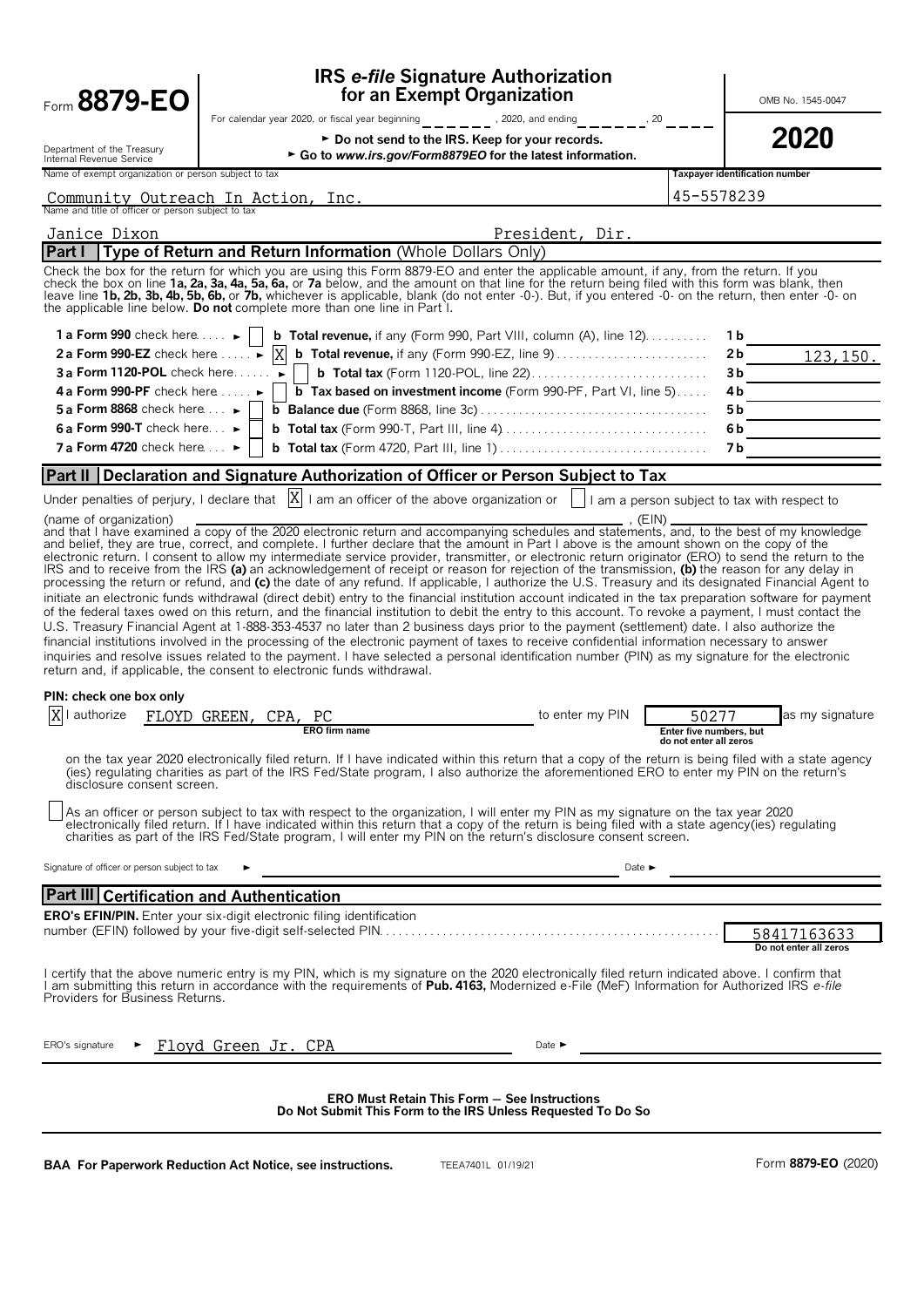| <b>Short Form</b>                       |  |
|-----------------------------------------|--|
| eturn of Organization Exempt From Inco' |  |

Form 990-EZ Return of Organization Exempt From Income Tax Form **990-EZ** Return of Organization Exempt From Income Tax Under section 501(c), 527, or 4947(a)(1) of the Internal Revenue Code Under section 501(c), 527, or 4947(a)(1) of the Internal Revenue Code<br>(except private foundations)

► Do not enter social security numbers on this form, as it may be made public.

**Open to Public**<br>
Internal Revenue Service ★ Go to *www.irs.gov/Form990EZ* for instructions and the latest information. Inspection

| ×<br>×<br>۰.<br>I |  |
|-------------------|--|
|-------------------|--|

|                   |                | For the 2020 calendar year, or tax year beginning<br>, 2020, and ending                                                                                                                                          |     |                                                                          |
|-------------------|----------------|------------------------------------------------------------------------------------------------------------------------------------------------------------------------------------------------------------------|-----|--------------------------------------------------------------------------|
| в                 |                | C<br>Check if applicable:                                                                                                                                                                                        |     | D Employer identification number                                         |
|                   |                | Address change                                                                                                                                                                                                   |     |                                                                          |
|                   |                | Community Outreach In Action, Inc.<br>Name change                                                                                                                                                                |     | 45-5578239                                                               |
|                   | Initial return | P.O. Box 351                                                                                                                                                                                                     | Е   | Telephone number                                                         |
|                   |                | Jonesboro, GA 30236<br>Final return/terminated                                                                                                                                                                   |     | $404 - 862 - 0702$                                                       |
|                   |                | Amended return                                                                                                                                                                                                   |     | <b>F</b> Group Exemption                                                 |
|                   |                | Application pending                                                                                                                                                                                              |     | Number                                                                   |
| G                 |                | Accounting Method:<br><b>X</b> Cash<br>Accrual Other (specify) $\blacktriangleright$                                                                                                                             |     | <b>H</b> Check $\blacktriangleright$   if the organization is <b>not</b> |
|                   |                | Website: $\blacktriangleright$<br>N/A                                                                                                                                                                            |     | required to attach Schedule B                                            |
|                   |                | Tax-exempt status (check only one) $-\overline{X}$ 501(c)(3)<br>527<br>$501(c)$ (<br>$4947(a)(1)$ or<br>) $\blacktriangleleft$ (insert no.)                                                                      |     | (Form 990, 990-EZ, or 990-PF).                                           |
| ĸ                 |                | $\overline{X}$ Corporation<br>Other<br>Trust<br>Association<br>Form of organization:                                                                                                                             |     |                                                                          |
| L.                |                | Add lines 5b, 6c, and 7b to line 9 to determine gross receipts. If gross receipts are \$200,000 or more, or if total<br>assets (Part II, column (B)) are \$500,000 or more, file Form 990 instead of Form 990-EZ |     | ิ ► \$                                                                   |
|                   | <b>Part I</b>  | Revenue, Expenses, and Changes in Net Assets or Fund Balances (see the instructions for Part I)                                                                                                                  |     | 123,650.                                                                 |
|                   |                |                                                                                                                                                                                                                  |     | IX                                                                       |
|                   | 1              |                                                                                                                                                                                                                  |     | $\mathbf{1}$<br>120,650.                                                 |
|                   | 2              |                                                                                                                                                                                                                  |     | $\overline{2}$                                                           |
|                   | 3              |                                                                                                                                                                                                                  |     | 3                                                                        |
|                   | 4              |                                                                                                                                                                                                                  |     | 4                                                                        |
|                   |                |                                                                                                                                                                                                                  |     |                                                                          |
|                   |                |                                                                                                                                                                                                                  |     |                                                                          |
|                   |                |                                                                                                                                                                                                                  |     | 5c                                                                       |
|                   | 6              | Gaming and fundraising events:                                                                                                                                                                                   |     |                                                                          |
|                   |                | <b>a</b> Gross income from gaming (attach Schedule G if greater than $$15,000$ )<br>6al                                                                                                                          |     |                                                                          |
|                   |                | <b>b</b> Gross income from fundraising events (not including $\ddot{\theta}$<br>of contributions                                                                                                                 |     |                                                                          |
| Revenue           |                | from fundraising events reported on line 1) (attach Schedule G if the sum                                                                                                                                        |     |                                                                          |
|                   |                | of such gross income and contributions exceeds \$15,000)<br>6 <sub>b</sub><br>3,000.                                                                                                                             |     |                                                                          |
|                   |                | 6 <sub>c</sub><br>c Less: direct expenses from gaming and fundraising events                                                                                                                                     | 500 |                                                                          |
|                   |                | d Net income or (loss) from gaming and fundraising events (add lines 6a and                                                                                                                                      |     | 6 d<br>2,500.                                                            |
|                   |                | 7a Gross sales of inventory, less returns and allowances<br>7al                                                                                                                                                  |     |                                                                          |
|                   |                | 7 <sub>b</sub>                                                                                                                                                                                                   |     |                                                                          |
|                   |                | c Gross profit or (loss) from sales of inventory (subtract line 7b from line 7a)                                                                                                                                 |     | 7 с                                                                      |
|                   | 8              |                                                                                                                                                                                                                  |     | 8                                                                        |
|                   | 9              |                                                                                                                                                                                                                  |     | 9<br>123, 150.                                                           |
|                   | 10             |                                                                                                                                                                                                                  |     | 10                                                                       |
|                   | 11             | Benefits paid to or for members                                                                                                                                                                                  |     | $\overline{11}$                                                          |
| Expenses          | 12             |                                                                                                                                                                                                                  |     | 12<br>15,000.                                                            |
|                   | 13             |                                                                                                                                                                                                                  |     | 13                                                                       |
|                   | 14             |                                                                                                                                                                                                                  |     | 14<br>29,286.                                                            |
|                   | 15             |                                                                                                                                                                                                                  |     | 15<br>650.                                                               |
|                   | 16             |                                                                                                                                                                                                                  |     | 16<br>3,485.                                                             |
|                   | 17<br>18       |                                                                                                                                                                                                                  |     | 17<br>48, 421.<br>18                                                     |
|                   |                |                                                                                                                                                                                                                  |     | 74,729.                                                                  |
| <b>Net Assets</b> | 19             | Net assets or fund balances at beginning of year (from line 27, column (A)) (must agree with end-of-year                                                                                                         |     | 19                                                                       |
|                   | 20             | Other changes in net assets or fund balances (explain in Schedule O) See Schedule O                                                                                                                              |     | 114,000.<br>20                                                           |
|                   | 21             | Net assets or fund balances at end of year. Combine lines 18 through 20                                                                                                                                          |     | $-65,079.$<br>21<br>123,650.                                             |
|                   |                | BAA For Paperwork Reduction Act Notice, see the separate instructions.                                                                                                                                           |     | Form 990-EZ (2020)                                                       |
|                   |                |                                                                                                                                                                                                                  |     |                                                                          |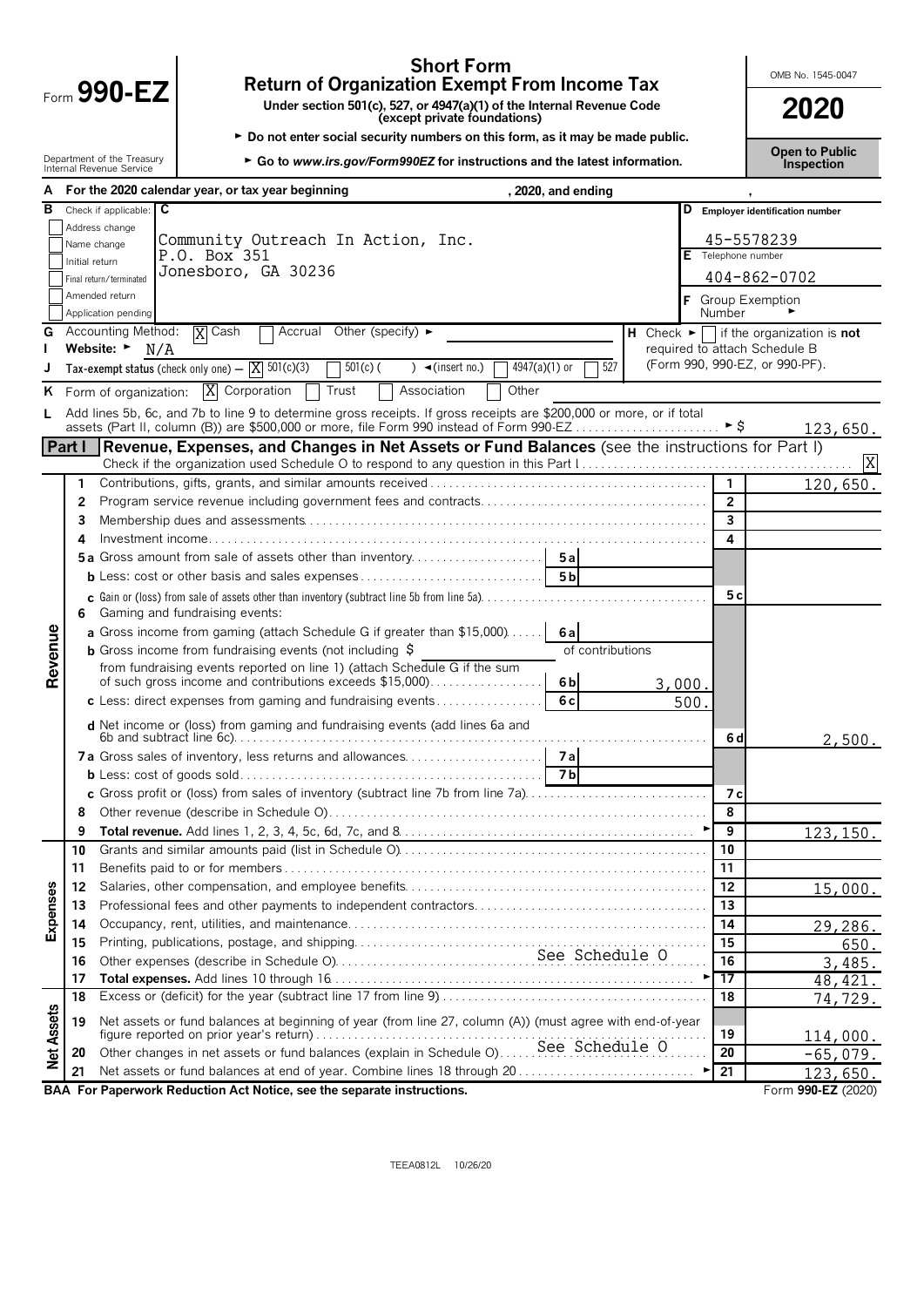|                 | Form 990-EZ (2020) Community Outreach In Action, Inc.                                                                                                                                                                                |                                                         |                                                                                  |                                                                                                  |       | 45-5578239<br>Page 2                          |
|-----------------|--------------------------------------------------------------------------------------------------------------------------------------------------------------------------------------------------------------------------------------|---------------------------------------------------------|----------------------------------------------------------------------------------|--------------------------------------------------------------------------------------------------|-------|-----------------------------------------------|
| <b>Part II</b>  | <b>Balance Sheets</b> (see the instructions for Part II)                                                                                                                                                                             |                                                         |                                                                                  |                                                                                                  |       | X                                             |
|                 |                                                                                                                                                                                                                                      |                                                         |                                                                                  | (A) Beginning of year                                                                            |       | (B) End of year                               |
| 22              |                                                                                                                                                                                                                                      |                                                         |                                                                                  | 93,000                                                                                           | 22    | 100,650.                                      |
| 23              |                                                                                                                                                                                                                                      |                                                         |                                                                                  |                                                                                                  | 23    |                                               |
| 24              |                                                                                                                                                                                                                                      |                                                         |                                                                                  | 21,000                                                                                           | 24    | 23,000.                                       |
| 25              |                                                                                                                                                                                                                                      |                                                         |                                                                                  | 114,000                                                                                          | 25    | 123,650.                                      |
| 26<br>27        | Net assets or fund balances (line 27 of column (B) must agree with line 21)                                                                                                                                                          |                                                         |                                                                                  | 0                                                                                                | 26    | 0                                             |
| <b>Part III</b> | Statement of Program Service Accomplishments (see the instructions for Part III)                                                                                                                                                     |                                                         |                                                                                  | 114,000.                                                                                         | 27    | 123,650.<br><b>Expenses</b>                   |
|                 | Check if the organization used Schedule O to respond to any question in this Part III                                                                                                                                                |                                                         |                                                                                  | X                                                                                                |       | (Required for section 501                     |
|                 | What is the organization's primary exempt purpose? See Schedule O                                                                                                                                                                    |                                                         |                                                                                  |                                                                                                  |       | $(c)(3)$ and 501 $(c)(4)$                     |
|                 | Describe the organization's program service accomplishments for each of its three largest program services, as<br>measured by expenses. In a clear and concise manner, describe the services provided, the number of persons<br>bene |                                                         |                                                                                  |                                                                                                  |       | organizations; optional<br>for others.)       |
|                 |                                                                                                                                                                                                                                      |                                                         |                                                                                  |                                                                                                  |       |                                               |
| 28              | See Schedule 0                                                                                                                                                                                                                       |                                                         |                                                                                  |                                                                                                  |       |                                               |
|                 |                                                                                                                                                                                                                                      |                                                         |                                                                                  |                                                                                                  |       |                                               |
|                 | (Grants $\overline{\$}$                                                                                                                                                                                                              | ) If this amount includes foreign grants, check here    |                                                                                  |                                                                                                  | 28 a  |                                               |
| 29              |                                                                                                                                                                                                                                      |                                                         |                                                                                  |                                                                                                  |       | 32,456.                                       |
|                 |                                                                                                                                                                                                                                      |                                                         |                                                                                  |                                                                                                  |       |                                               |
|                 |                                                                                                                                                                                                                                      |                                                         |                                                                                  |                                                                                                  |       |                                               |
|                 | (Grants 5)                                                                                                                                                                                                                           |                                                         |                                                                                  |                                                                                                  | 29 a  |                                               |
| 30              |                                                                                                                                                                                                                                      |                                                         |                                                                                  |                                                                                                  |       |                                               |
|                 |                                                                                                                                                                                                                                      |                                                         |                                                                                  |                                                                                                  |       |                                               |
|                 | $G$ rants $\overline{S}$                                                                                                                                                                                                             | ) If this amount includes foreign grants, check here    |                                                                                  |                                                                                                  | 30a   |                                               |
| 31              |                                                                                                                                                                                                                                      |                                                         |                                                                                  |                                                                                                  |       |                                               |
|                 | (Grants \$                                                                                                                                                                                                                           | ) If this amount includes foreign grants, check here  ► |                                                                                  |                                                                                                  | 31 a  |                                               |
|                 |                                                                                                                                                                                                                                      |                                                         |                                                                                  |                                                                                                  | 32    | 32,456.                                       |
| <b>Part IV</b>  | List of Officers, Directors, Trustees, and Key Employees (list each one even if not compensated - see the instructions for Part IV)                                                                                                  |                                                         |                                                                                  |                                                                                                  |       |                                               |
|                 | Check if the organization used Schedule O to respond to any question in this Part IV                                                                                                                                                 |                                                         |                                                                                  |                                                                                                  |       |                                               |
|                 | (a) Name and title                                                                                                                                                                                                                   | (b) Average hours per<br>week devoted to<br>position    | (c) Reportable compensation<br>(Forms W-2/1099-MISC)<br>(if not paid, enter -0-) | (d) Health benefits.<br>contributions to employee<br>benefit plans, and deferred<br>compensation |       | (e) Estimated amount of<br>other compensation |
|                 | Janice Dixon<br>President, Dir.                                                                                                                                                                                                      | 15                                                      | 15,000.                                                                          |                                                                                                  | 0.    | 0.                                            |
|                 | Alicia Fluellen                                                                                                                                                                                                                      |                                                         |                                                                                  |                                                                                                  |       |                                               |
|                 | Secretary, Dir.                                                                                                                                                                                                                      | 15                                                      |                                                                                  | 0                                                                                                | 0.    | Ο.                                            |
|                 | Joe Haynie                                                                                                                                                                                                                           |                                                         |                                                                                  |                                                                                                  |       |                                               |
|                 | Treasurer, Dir.                                                                                                                                                                                                                      | 15                                                      |                                                                                  | $0$ .                                                                                            | 0.    | $\boldsymbol{0}$ .                            |
|                 | Michael D. Douglas                                                                                                                                                                                                                   |                                                         |                                                                                  |                                                                                                  |       |                                               |
|                 | Director<br>Salvia Fox                                                                                                                                                                                                               | 15                                                      |                                                                                  | $0$ .                                                                                            | $0$ . | $0$ .                                         |
|                 | Director                                                                                                                                                                                                                             | 15                                                      |                                                                                  | 0.                                                                                               | 0.    | 0.                                            |
|                 |                                                                                                                                                                                                                                      |                                                         |                                                                                  |                                                                                                  |       |                                               |
|                 |                                                                                                                                                                                                                                      |                                                         |                                                                                  |                                                                                                  |       |                                               |
|                 |                                                                                                                                                                                                                                      |                                                         |                                                                                  |                                                                                                  |       |                                               |
|                 |                                                                                                                                                                                                                                      |                                                         |                                                                                  |                                                                                                  |       |                                               |
|                 |                                                                                                                                                                                                                                      |                                                         |                                                                                  |                                                                                                  |       |                                               |
|                 |                                                                                                                                                                                                                                      |                                                         |                                                                                  |                                                                                                  |       |                                               |
|                 |                                                                                                                                                                                                                                      |                                                         |                                                                                  |                                                                                                  |       |                                               |
|                 |                                                                                                                                                                                                                                      |                                                         |                                                                                  |                                                                                                  |       |                                               |
|                 |                                                                                                                                                                                                                                      |                                                         |                                                                                  |                                                                                                  |       |                                               |
|                 |                                                                                                                                                                                                                                      |                                                         |                                                                                  |                                                                                                  |       |                                               |
|                 |                                                                                                                                                                                                                                      |                                                         |                                                                                  |                                                                                                  |       |                                               |
|                 |                                                                                                                                                                                                                                      |                                                         |                                                                                  |                                                                                                  |       |                                               |
|                 |                                                                                                                                                                                                                                      |                                                         |                                                                                  |                                                                                                  |       |                                               |
|                 |                                                                                                                                                                                                                                      |                                                         |                                                                                  |                                                                                                  |       |                                               |
|                 |                                                                                                                                                                                                                                      |                                                         |                                                                                  |                                                                                                  |       |                                               |
|                 |                                                                                                                                                                                                                                      |                                                         |                                                                                  |                                                                                                  |       |                                               |
| <b>BAA</b>      |                                                                                                                                                                                                                                      | TEEA0812L 01/28/21                                      |                                                                                  |                                                                                                  |       | Form 990-EZ (2020)                            |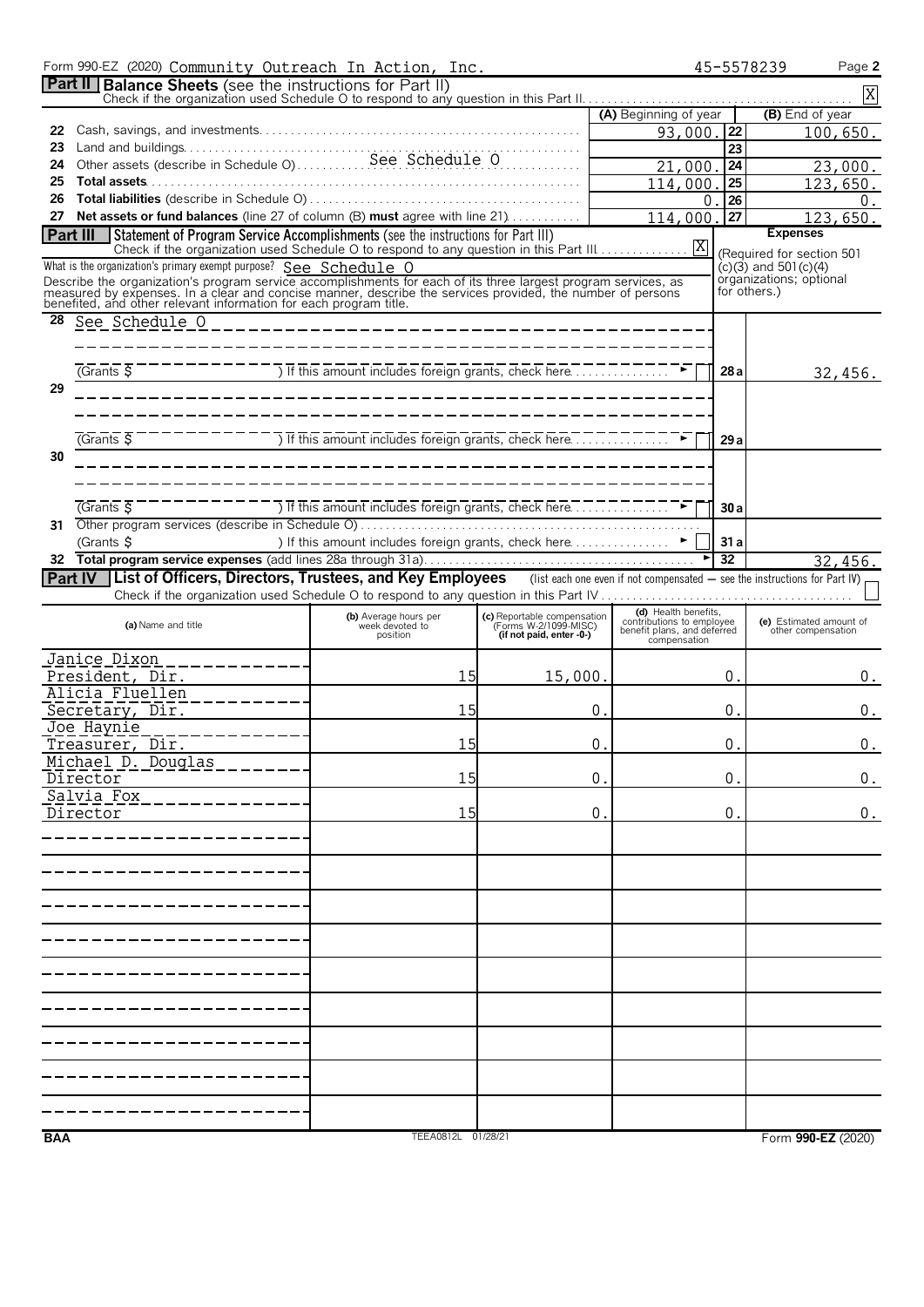| <b>Part V Other Information</b> (Note the Schedule A and personal benefit contract statement requirements in<br>See Sch 0<br>the instructions for Part V.) Check if the organization used Schedule O to respond to any question in this Part V<br>33 Did the organization engage in any significant activity not previously reported to the IRS?<br>33<br>Were any significant changes made to the organizing or governing documents? If Yes,' attach a conformed copy of the amended documents if they reflect<br>34<br>34<br>35 a Did the organization have unrelated business gross income of \$1,000 or more during the year from business activities<br>35a<br>b If 'Yes' to line 35a, has the organization filed a Form 990-T for the year? If 'No,' provide an explanation in Schedule O<br>35 <sub>b</sub><br>c Was the organization a section 501(c)(4), 501(c)(5), or 501(c)(6) organization subject to section 6033(e) notice,<br>35c<br>36 Did the organization undergo a liquidation, dissolution, termination, or significant<br>36<br><b>37a</b> Enter amount of political expenditures, direct or indirect, as described in the instructions. $\mathbf{R} \cdot \mathbf{S} = \mathbf{S}$<br>$\Omega$ .<br><b>b</b> Did the organization file Form 1120-POL for this year?<br>37 <sub>b</sub><br>38 a Did the organization borrow from, or make any loans to, any officer, director, trustee, or key employee; or were<br>any such loans made in a prior year and still outstanding at the end of the tax year covered by this return?<br>38a<br><b>b</b> If 'Yes,' complete Schedule L, Part II, and enter the total<br>38 <sub>b</sub><br>amount involved.<br>0.<br>39 Section 501(c)(7) organizations. Enter:<br>39a<br>0.<br>39 <sub>b</sub><br>$\overline{0}$ .<br><b>40 a</b> Section 501 $(c)(3)$ organizations. Enter amount of tax imposed on the organization during the year under: | Page 3      |
|---------------------------------------------------------------------------------------------------------------------------------------------------------------------------------------------------------------------------------------------------------------------------------------------------------------------------------------------------------------------------------------------------------------------------------------------------------------------------------------------------------------------------------------------------------------------------------------------------------------------------------------------------------------------------------------------------------------------------------------------------------------------------------------------------------------------------------------------------------------------------------------------------------------------------------------------------------------------------------------------------------------------------------------------------------------------------------------------------------------------------------------------------------------------------------------------------------------------------------------------------------------------------------------------------------------------------------------------------------------------------------------------------------------------------------------------------------------------------------------------------------------------------------------------------------------------------------------------------------------------------------------------------------------------------------------------------------------------------------------------------------------------------------------------------------------------------------------------------------------------------------------------------------------|-------------|
|                                                                                                                                                                                                                                                                                                                                                                                                                                                                                                                                                                                                                                                                                                                                                                                                                                                                                                                                                                                                                                                                                                                                                                                                                                                                                                                                                                                                                                                                                                                                                                                                                                                                                                                                                                                                                                                                                                               |             |
|                                                                                                                                                                                                                                                                                                                                                                                                                                                                                                                                                                                                                                                                                                                                                                                                                                                                                                                                                                                                                                                                                                                                                                                                                                                                                                                                                                                                                                                                                                                                                                                                                                                                                                                                                                                                                                                                                                               | Yes I<br>No |
|                                                                                                                                                                                                                                                                                                                                                                                                                                                                                                                                                                                                                                                                                                                                                                                                                                                                                                                                                                                                                                                                                                                                                                                                                                                                                                                                                                                                                                                                                                                                                                                                                                                                                                                                                                                                                                                                                                               | X           |
|                                                                                                                                                                                                                                                                                                                                                                                                                                                                                                                                                                                                                                                                                                                                                                                                                                                                                                                                                                                                                                                                                                                                                                                                                                                                                                                                                                                                                                                                                                                                                                                                                                                                                                                                                                                                                                                                                                               | X           |
|                                                                                                                                                                                                                                                                                                                                                                                                                                                                                                                                                                                                                                                                                                                                                                                                                                                                                                                                                                                                                                                                                                                                                                                                                                                                                                                                                                                                                                                                                                                                                                                                                                                                                                                                                                                                                                                                                                               | Χ           |
|                                                                                                                                                                                                                                                                                                                                                                                                                                                                                                                                                                                                                                                                                                                                                                                                                                                                                                                                                                                                                                                                                                                                                                                                                                                                                                                                                                                                                                                                                                                                                                                                                                                                                                                                                                                                                                                                                                               |             |
|                                                                                                                                                                                                                                                                                                                                                                                                                                                                                                                                                                                                                                                                                                                                                                                                                                                                                                                                                                                                                                                                                                                                                                                                                                                                                                                                                                                                                                                                                                                                                                                                                                                                                                                                                                                                                                                                                                               | X           |
|                                                                                                                                                                                                                                                                                                                                                                                                                                                                                                                                                                                                                                                                                                                                                                                                                                                                                                                                                                                                                                                                                                                                                                                                                                                                                                                                                                                                                                                                                                                                                                                                                                                                                                                                                                                                                                                                                                               | Χ           |
|                                                                                                                                                                                                                                                                                                                                                                                                                                                                                                                                                                                                                                                                                                                                                                                                                                                                                                                                                                                                                                                                                                                                                                                                                                                                                                                                                                                                                                                                                                                                                                                                                                                                                                                                                                                                                                                                                                               |             |
|                                                                                                                                                                                                                                                                                                                                                                                                                                                                                                                                                                                                                                                                                                                                                                                                                                                                                                                                                                                                                                                                                                                                                                                                                                                                                                                                                                                                                                                                                                                                                                                                                                                                                                                                                                                                                                                                                                               | X           |
|                                                                                                                                                                                                                                                                                                                                                                                                                                                                                                                                                                                                                                                                                                                                                                                                                                                                                                                                                                                                                                                                                                                                                                                                                                                                                                                                                                                                                                                                                                                                                                                                                                                                                                                                                                                                                                                                                                               | X           |
|                                                                                                                                                                                                                                                                                                                                                                                                                                                                                                                                                                                                                                                                                                                                                                                                                                                                                                                                                                                                                                                                                                                                                                                                                                                                                                                                                                                                                                                                                                                                                                                                                                                                                                                                                                                                                                                                                                               |             |
|                                                                                                                                                                                                                                                                                                                                                                                                                                                                                                                                                                                                                                                                                                                                                                                                                                                                                                                                                                                                                                                                                                                                                                                                                                                                                                                                                                                                                                                                                                                                                                                                                                                                                                                                                                                                                                                                                                               |             |
|                                                                                                                                                                                                                                                                                                                                                                                                                                                                                                                                                                                                                                                                                                                                                                                                                                                                                                                                                                                                                                                                                                                                                                                                                                                                                                                                                                                                                                                                                                                                                                                                                                                                                                                                                                                                                                                                                                               |             |
|                                                                                                                                                                                                                                                                                                                                                                                                                                                                                                                                                                                                                                                                                                                                                                                                                                                                                                                                                                                                                                                                                                                                                                                                                                                                                                                                                                                                                                                                                                                                                                                                                                                                                                                                                                                                                                                                                                               |             |
|                                                                                                                                                                                                                                                                                                                                                                                                                                                                                                                                                                                                                                                                                                                                                                                                                                                                                                                                                                                                                                                                                                                                                                                                                                                                                                                                                                                                                                                                                                                                                                                                                                                                                                                                                                                                                                                                                                               |             |
| section 4911 ►<br>0.; section 4912 $\blacktriangleright$<br>$0.$ ; section 4955 $\blacktriangleright$<br>0.                                                                                                                                                                                                                                                                                                                                                                                                                                                                                                                                                                                                                                                                                                                                                                                                                                                                                                                                                                                                                                                                                                                                                                                                                                                                                                                                                                                                                                                                                                                                                                                                                                                                                                                                                                                                   |             |
| <b>b</b> Section 501(c)(3), 501(c)(4), and 501(c)(29) organizations. Did the organization engage in any section 4958 excess                                                                                                                                                                                                                                                                                                                                                                                                                                                                                                                                                                                                                                                                                                                                                                                                                                                                                                                                                                                                                                                                                                                                                                                                                                                                                                                                                                                                                                                                                                                                                                                                                                                                                                                                                                                   |             |
| benefit transaction during the year, or did it engage in an excess benefit transaction in a prior year that has not been<br>40 <sub>b</sub><br>reported on any of its prior Forms 990 or 990-EZ? If 'Yes,' complete Schedule L, Part I                                                                                                                                                                                                                                                                                                                                                                                                                                                                                                                                                                                                                                                                                                                                                                                                                                                                                                                                                                                                                                                                                                                                                                                                                                                                                                                                                                                                                                                                                                                                                                                                                                                                        | X           |
| c Section 501(c)(3), 501(c)(4), and 501(c)(29) organizations. Enter amount of tax imposed on organization<br>managers or disqualified persons during the year under sections 4912, 4955, and 4958 ▶<br>$0$ .                                                                                                                                                                                                                                                                                                                                                                                                                                                                                                                                                                                                                                                                                                                                                                                                                                                                                                                                                                                                                                                                                                                                                                                                                                                                                                                                                                                                                                                                                                                                                                                                                                                                                                  |             |
| $d$ Section 501(c)(3), 501(c)(4), and 501(c)(29) organizations. Enter amount of tax on line 40c reimbursed<br>$\Omega$ .                                                                                                                                                                                                                                                                                                                                                                                                                                                                                                                                                                                                                                                                                                                                                                                                                                                                                                                                                                                                                                                                                                                                                                                                                                                                                                                                                                                                                                                                                                                                                                                                                                                                                                                                                                                      |             |
| e All organizations. At any time during the tax year, was the organization a party to a prohibited tax<br>40 <sub>e</sub>                                                                                                                                                                                                                                                                                                                                                                                                                                                                                                                                                                                                                                                                                                                                                                                                                                                                                                                                                                                                                                                                                                                                                                                                                                                                                                                                                                                                                                                                                                                                                                                                                                                                                                                                                                                     | X           |
| 41 List the states with which a copy of this return is filed • None                                                                                                                                                                                                                                                                                                                                                                                                                                                                                                                                                                                                                                                                                                                                                                                                                                                                                                                                                                                                                                                                                                                                                                                                                                                                                                                                                                                                                                                                                                                                                                                                                                                                                                                                                                                                                                           |             |

| <b>42 a</b> The organization's<br>books are in care of $\blacktriangleright$<br>Telephone no. $\blacktriangleright$ $404 - 862 - 0702$<br>Joe Haynie<br>$ZIP + 4$ > 30236<br>Located at ► P.O. Box 351 Jonesboro GA                                                                                                            |      |      |    |
|--------------------------------------------------------------------------------------------------------------------------------------------------------------------------------------------------------------------------------------------------------------------------------------------------------------------------------|------|------|----|
| <b>b</b> At any time during the calendar year, did the organization have an interest in or a signature or other authority over a                                                                                                                                                                                               |      | Yes. | No |
| financial account in a foreign country (such as a bank account, securities account, or other financial account)?                                                                                                                                                                                                               | 42 b |      | Χ  |
| If 'Yes,' enter the name of the foreign country $\blacktriangleright$<br>See the instructions for exceptions and filing requirements for FinCEN Form 114, Report of Foreign Bank and Financial Accounts (FBAR).<br>c At any time during the calendar year, did the organization maintain an office outside the United States?. | 42 c |      | Χ  |
| If 'Yes,' enter the name of the foreign country $\blacktriangleright$                                                                                                                                                                                                                                                          |      |      |    |

| 43         |                                                                                                                                                                                                                                        |                    |     | N/A |
|------------|----------------------------------------------------------------------------------------------------------------------------------------------------------------------------------------------------------------------------------------|--------------------|-----|-----|
|            |                                                                                                                                                                                                                                        |                    |     | N/A |
|            |                                                                                                                                                                                                                                        |                    | Yes | No  |
|            | 44 a Did the organization maintain any donor advised funds during the year? If 'Yes,' Form 990 must be completed instead<br>of Form $990-F7$                                                                                           | 44 a               |     |     |
|            | <b>b</b> Did the organization operate one or more hospital facilities during the year? If 'Yes,' Form 990 must be completed<br>instead of Form 990-EZ.                                                                                 | 44 b               |     | Χ   |
|            |                                                                                                                                                                                                                                        | 44 c               |     |     |
|            | d If 'Yes' to line 44c, has the organization filed a Form 720 to report these payments?<br>If 'No,' provide an explanation in Schedule O                                                                                               | 44 d               |     |     |
|            |                                                                                                                                                                                                                                        | 45 a               |     |     |
|            | <b>b</b> Did the organization receive any payment from or engage in any transaction with a controlled entity within the meaning of section 512(b)(13)? If Yes,'<br>Form 990 and Schedule R may need to be completed instead of Form 99 | 45 b               |     |     |
| <b>BAA</b> | 10/26/20<br>TEEA0812L                                                                                                                                                                                                                  | Form 990-EZ (2020) |     |     |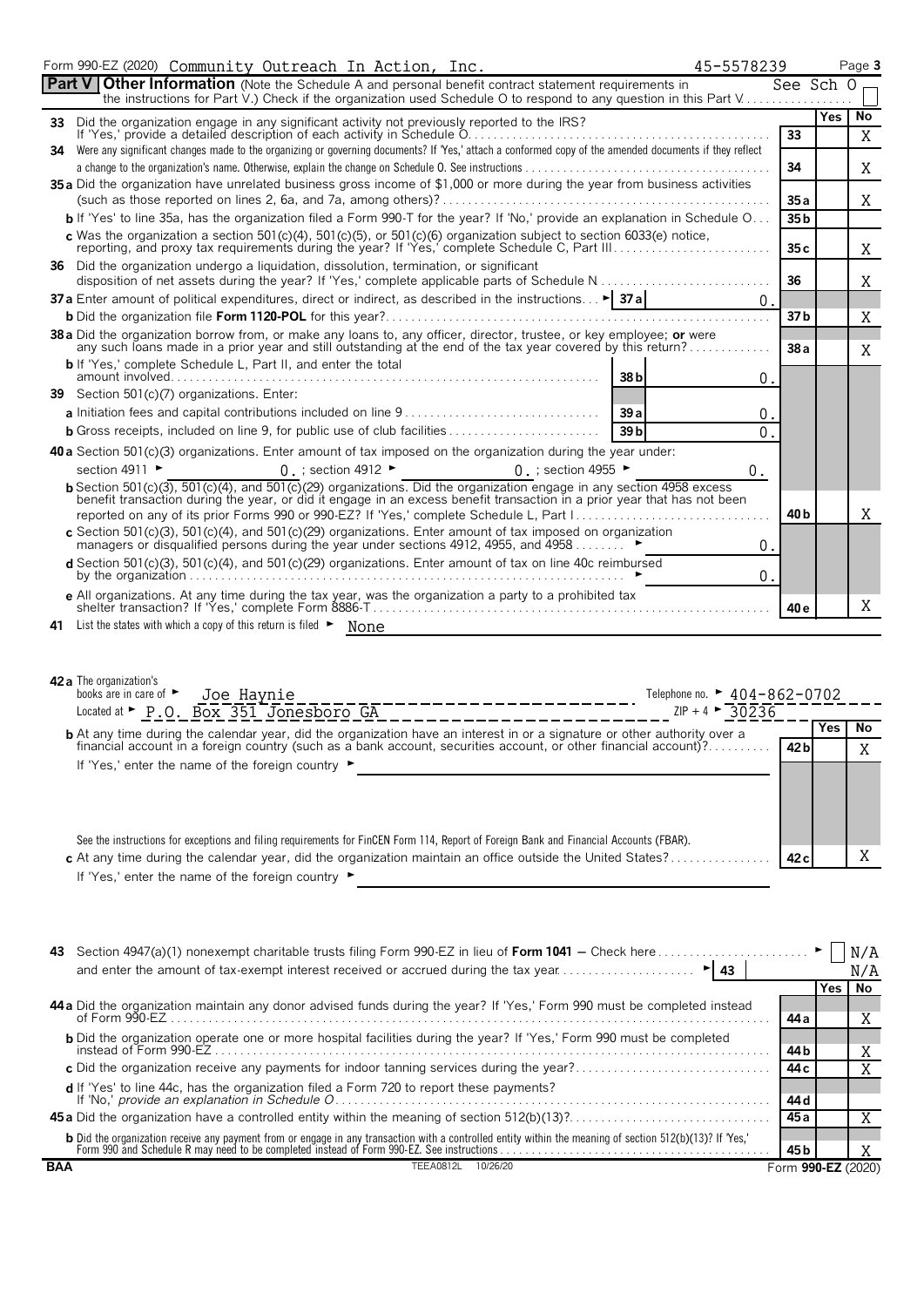|                                                       | Form 990-EZ (2020) Community Outreach In Action, Inc.                                                                                                                                                                                                       |                                                      |                                                      | 45-5578239                                                               |                                               | Yes.             | Page 4<br>No |
|-------------------------------------------------------|-------------------------------------------------------------------------------------------------------------------------------------------------------------------------------------------------------------------------------------------------------------|------------------------------------------------------|------------------------------------------------------|--------------------------------------------------------------------------|-----------------------------------------------|------------------|--------------|
| 46.                                                   | Did the organization engage, directly or indirectly, in political campaign activities on behalf of or in opposition to                                                                                                                                      |                                                      |                                                      |                                                                          |                                               |                  |              |
|                                                       |                                                                                                                                                                                                                                                             |                                                      |                                                      |                                                                          | 46                                            |                  | Χ            |
| Part VI                                               | Section 501(c)(3) Organizations Only<br>All section $501(c)(3)$ organizations must answer questions 47-49b and 52, and complete the tables<br>for lines 50 and $51.$                                                                                        |                                                      |                                                      |                                                                          |                                               |                  |              |
|                                                       | Check if the organization used Schedule O to respond to any question in this Part VI                                                                                                                                                                        |                                                      |                                                      |                                                                          |                                               |                  |              |
| 47                                                    | Did the organization engage in lobbying activities or have a section 501(h) election in effect during the tax year? If 'Yes,'                                                                                                                               |                                                      |                                                      |                                                                          |                                               | <b>Yes</b>       | No           |
| 48                                                    |                                                                                                                                                                                                                                                             |                                                      |                                                      |                                                                          | 47<br>48                                      |                  | Χ<br>X       |
|                                                       |                                                                                                                                                                                                                                                             |                                                      |                                                      |                                                                          | 49 a                                          |                  | X            |
|                                                       |                                                                                                                                                                                                                                                             |                                                      |                                                      |                                                                          | 49 <sub>b</sub>                               |                  |              |
| 50                                                    | Complete this table for the organization's five highest compensated employees (other than officers, directors, trustees, and key<br>employees) who each received more than \$100,000 of compensation from the organization. If there is none, enter 'None.' |                                                      |                                                      |                                                                          |                                               |                  |              |
|                                                       |                                                                                                                                                                                                                                                             |                                                      |                                                      | (d) Health benefits,                                                     |                                               |                  |              |
|                                                       | (a) Name and title of each employee                                                                                                                                                                                                                         | (b) Average hours<br>per week devoted<br>to position | (c) Reportable compensation<br>(Forms W-2/1099-MISC) | contributions to employee<br>benefit plans, and deferred<br>compensation | (e) Estimated amount of<br>other compensation |                  |              |
| None                                                  |                                                                                                                                                                                                                                                             |                                                      |                                                      |                                                                          |                                               |                  |              |
|                                                       |                                                                                                                                                                                                                                                             |                                                      |                                                      |                                                                          |                                               |                  |              |
|                                                       |                                                                                                                                                                                                                                                             |                                                      |                                                      |                                                                          |                                               |                  |              |
|                                                       |                                                                                                                                                                                                                                                             |                                                      |                                                      |                                                                          |                                               |                  |              |
|                                                       |                                                                                                                                                                                                                                                             |                                                      |                                                      |                                                                          |                                               |                  |              |
|                                                       |                                                                                                                                                                                                                                                             |                                                      |                                                      |                                                                          |                                               |                  |              |
|                                                       |                                                                                                                                                                                                                                                             |                                                      |                                                      |                                                                          |                                               |                  |              |
|                                                       | f Total number of other employees paid over \$100,000. ▶                                                                                                                                                                                                    |                                                      |                                                      |                                                                          |                                               |                  |              |
|                                                       | Complete this table for the organization's five highest compensated independent contractors who each received more than \$100,000 of                                                                                                                        |                                                      |                                                      |                                                                          |                                               |                  |              |
|                                                       | compensation from the organization. If there is none, enter 'None.'<br>(a) Name and business address of each independent contractor                                                                                                                         |                                                      |                                                      | (b) Type of service                                                      |                                               | (c) Compensation |              |
|                                                       |                                                                                                                                                                                                                                                             |                                                      |                                                      |                                                                          |                                               |                  |              |
|                                                       |                                                                                                                                                                                                                                                             |                                                      |                                                      |                                                                          |                                               |                  |              |
|                                                       |                                                                                                                                                                                                                                                             |                                                      |                                                      |                                                                          |                                               |                  |              |
|                                                       |                                                                                                                                                                                                                                                             |                                                      |                                                      |                                                                          |                                               |                  |              |
|                                                       |                                                                                                                                                                                                                                                             |                                                      |                                                      |                                                                          |                                               |                  |              |
|                                                       |                                                                                                                                                                                                                                                             |                                                      |                                                      |                                                                          |                                               |                  |              |
|                                                       |                                                                                                                                                                                                                                                             |                                                      |                                                      |                                                                          |                                               |                  |              |
|                                                       |                                                                                                                                                                                                                                                             |                                                      |                                                      |                                                                          |                                               |                  |              |
|                                                       |                                                                                                                                                                                                                                                             |                                                      |                                                      |                                                                          |                                               |                  |              |
|                                                       | 52 Did the organization complete Schedule A? Note: All section $501(c)(3)$ organizations must attach a                                                                                                                                                      |                                                      |                                                      |                                                                          | $\overline{X}$ Yes                            |                  |              |
|                                                       | Under penalties of perjury, I declare that I have examined this return, including accompanying schedules and statements, and to the best of my knowledge and belief, it is<br>true, correct, and complete. Declaration of prepare                           |                                                      |                                                      |                                                                          |                                               |                  |              |
|                                                       |                                                                                                                                                                                                                                                             |                                                      |                                                      |                                                                          |                                               |                  |              |
|                                                       | Signature of officer                                                                                                                                                                                                                                        |                                                      |                                                      | Date                                                                     |                                               |                  |              |
|                                                       | Janice Dixon<br>Type or print name and title                                                                                                                                                                                                                |                                                      |                                                      | President, Dir.                                                          |                                               |                  |              |
|                                                       | Print/Type preparer's name                                                                                                                                                                                                                                  | Preparer's signature                                 | Date                                                 |                                                                          | PTIN                                          |                  |              |
|                                                       | Floyd Green Jr. CPA                                                                                                                                                                                                                                         | Floyd Green Jr. CPA                                  |                                                      | X<br>Check<br>self-employed                                              | P00365634                                     |                  |              |
| 51<br>None<br>Sign<br><b>Here</b><br>Paid<br>Preparer | FLOYD GREEN,<br>Firm's name ►                                                                                                                                                                                                                               | CPA, PC                                              |                                                      |                                                                          |                                               |                  |              |
|                                                       | 3114 Mercer University Drive Suite 200<br>Firm's address ▶                                                                                                                                                                                                  |                                                      |                                                      | Firm's EIN                                                               | 55-0842444                                    |                  | <b>No</b>    |
| Use Only                                              | Atlanta, GA 30341<br>May the IRS discuss this return with the preparer shown above? See instructions                                                                                                                                                        |                                                      |                                                      | Phone no.                                                                | 770-457-2550<br>X Yes                         |                  |              |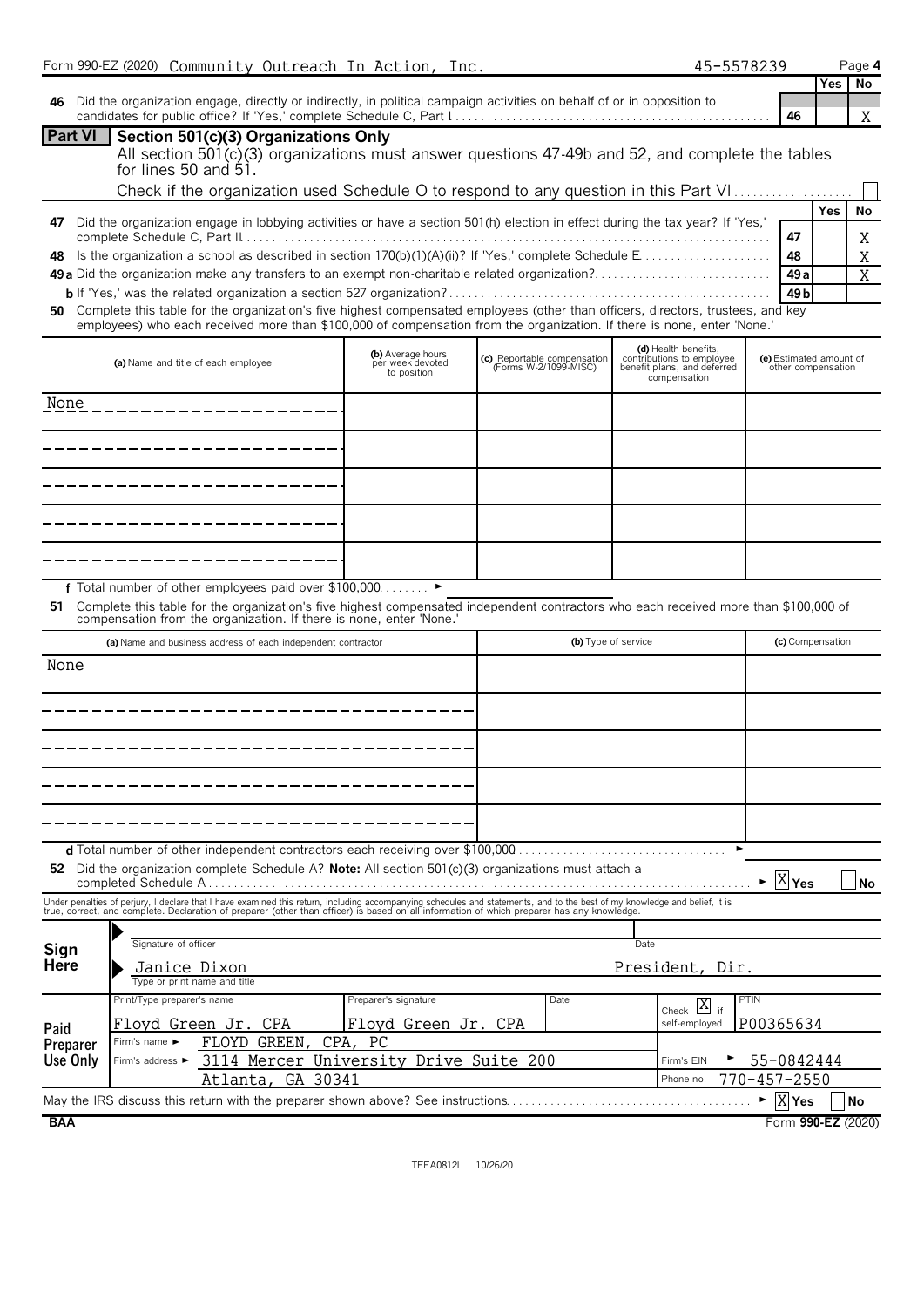# **CHEDULE A** Public Charity Status and Public Support<br>
(Form 990 or 990-EZ) Complete if the organization is a section 501(c)(3) organization or a section

**COMPOUT A**<br>(Form 990 or 990-EZ) **Complete if the organization is a section 501(c)(3) organization or a section<br>4947(a)(1) nonexempt charitable trust.** 

| ► Attach to Form 990 or Form 990-EZ.                                                                                               |                                                                                                                                                                            |                                    |                                          |                                                                                                           |  |                                                                                    |            | <b>Open to Public</b>                                                  |                                                                                                                                                                                                                                                                                                                                                                                                                    |                                                    |
|------------------------------------------------------------------------------------------------------------------------------------|----------------------------------------------------------------------------------------------------------------------------------------------------------------------------|------------------------------------|------------------------------------------|-----------------------------------------------------------------------------------------------------------|--|------------------------------------------------------------------------------------|------------|------------------------------------------------------------------------|--------------------------------------------------------------------------------------------------------------------------------------------------------------------------------------------------------------------------------------------------------------------------------------------------------------------------------------------------------------------------------------------------------------------|----------------------------------------------------|
| Department of the Treasury<br>Internal Revenue Service<br>► Go to www.irs.gov/Form990 for instructions and the latest information. |                                                                                                                                                                            |                                    |                                          |                                                                                                           |  |                                                                                    | Inspection |                                                                        |                                                                                                                                                                                                                                                                                                                                                                                                                    |                                                    |
| Name of the organization<br><b>Employer identification number</b>                                                                  |                                                                                                                                                                            |                                    |                                          |                                                                                                           |  |                                                                                    |            |                                                                        |                                                                                                                                                                                                                                                                                                                                                                                                                    |                                                    |
|                                                                                                                                    |                                                                                                                                                                            |                                    |                                          | Community Outreach In Action, Inc.                                                                        |  |                                                                                    |            |                                                                        | 45-5578239                                                                                                                                                                                                                                                                                                                                                                                                         |                                                    |
| Part I                                                                                                                             |                                                                                                                                                                            |                                    |                                          |                                                                                                           |  |                                                                                    |            |                                                                        | <b>Reason for Public Charity Status.</b> (All organizations must complete this part.) See instructions.                                                                                                                                                                                                                                                                                                            |                                                    |
|                                                                                                                                    |                                                                                                                                                                            |                                    |                                          | The organization is not a private foundation because it is: (For lines 1 through 12, check only one box.) |  |                                                                                    |            |                                                                        |                                                                                                                                                                                                                                                                                                                                                                                                                    |                                                    |
| 1                                                                                                                                  |                                                                                                                                                                            |                                    |                                          | A church, convention of churches, or association of churches described in <b>section 170(b)(1)(A)(i).</b> |  |                                                                                    |            |                                                                        |                                                                                                                                                                                                                                                                                                                                                                                                                    |                                                    |
| 2                                                                                                                                  |                                                                                                                                                                            |                                    |                                          | A school described in section 170(b)(1)(A)(ii). (Attach Schedule E (Form 990 or 990-EZ).)                 |  |                                                                                    |            |                                                                        |                                                                                                                                                                                                                                                                                                                                                                                                                    |                                                    |
| 3                                                                                                                                  |                                                                                                                                                                            |                                    |                                          | A hospital or a cooperative hospital service organization described in section 170(b)(1)(A)(iii).         |  |                                                                                    |            |                                                                        |                                                                                                                                                                                                                                                                                                                                                                                                                    |                                                    |
| 4                                                                                                                                  | A medical research organization operated in conjunction with a hospital described in section 170(b)(1)(A)(iii). Enter the hospital's                                       |                                    |                                          |                                                                                                           |  |                                                                                    |            |                                                                        |                                                                                                                                                                                                                                                                                                                                                                                                                    |                                                    |
|                                                                                                                                    | name, city, and state:                                                                                                                                                     |                                    |                                          |                                                                                                           |  |                                                                                    |            |                                                                        |                                                                                                                                                                                                                                                                                                                                                                                                                    |                                                    |
| 5                                                                                                                                  | An organization operated for the benefit of a college or university owned or operated by a governmental unit described in<br>section 170(b)(1)(A)(iv). (Complete Part II.) |                                    |                                          |                                                                                                           |  |                                                                                    |            |                                                                        |                                                                                                                                                                                                                                                                                                                                                                                                                    |                                                    |
| 6                                                                                                                                  |                                                                                                                                                                            |                                    |                                          | A federal, state, or local government or governmental unit described in section 170(b)(1)(A)(v).          |  |                                                                                    |            |                                                                        |                                                                                                                                                                                                                                                                                                                                                                                                                    |                                                    |
| 7                                                                                                                                  | Χ                                                                                                                                                                          |                                    |                                          | in section 170(b)(1)(A)(vi). (Complete Part II.)                                                          |  |                                                                                    |            |                                                                        | An organization that normally receives a substantial part of its support from a governmental unit or from the general public described                                                                                                                                                                                                                                                                             |                                                    |
| 8                                                                                                                                  |                                                                                                                                                                            |                                    |                                          | A community trust described in <b>section 170(b)(1)(A)(vi).</b> (Complete Part II.)                       |  |                                                                                    |            |                                                                        |                                                                                                                                                                                                                                                                                                                                                                                                                    |                                                    |
| 9                                                                                                                                  |                                                                                                                                                                            | university:                        |                                          |                                                                                                           |  |                                                                                    |            |                                                                        | An agricultural research organization described in <b>section 170(b)(1)(A)(ix)</b> operated in conjunction with a land-grant college<br>or university or a non-land-grant college of agriculture (see instructions). Enter the name, city, and state of the college or                                                                                                                                             |                                                    |
| 10                                                                                                                                 |                                                                                                                                                                            |                                    |                                          | June 30, 1975. See section 509(a)(2). (Complete Part III.)                                                |  |                                                                                    |            |                                                                        | An organization that normally receives (1) more than 33-1/3% of its support from contributions, membership fees, and gross receipts<br>from activities related to its exempt functions, subject to certain exceptions; and (2) no more than 33-1/3% of its support from gross<br>investment income and unrelated business taxable income (less section 511 tax) from businesses acquired by the organization after |                                                    |
| 11                                                                                                                                 |                                                                                                                                                                            |                                    |                                          | An organization organized and operated exclusively to test for public safety. See section 509(a)(4).      |  |                                                                                    |            |                                                                        |                                                                                                                                                                                                                                                                                                                                                                                                                    |                                                    |
| 12                                                                                                                                 |                                                                                                                                                                            |                                    |                                          |                                                                                                           |  |                                                                                    |            |                                                                        | An organization organized and operated exclusively for the benefit of, to perform the functions of, or to carry out the purposes of one<br>or more publicly supported organizations described in section 509(a)(1) or section 509(a)(2). See section 509(a)(3). Check the box in<br>lines 12a through 12d that describes the type of supporting organization and complete lines 12e, 12f, and 12g.                 |                                                    |
| a                                                                                                                                  |                                                                                                                                                                            |                                    | complete Part IV, Sections A and B.      |                                                                                                           |  |                                                                                    |            |                                                                        | Type I. A supporting organization operated, supervised, or controlled by its supported organization(s), typically by giving the supported organization(s) the power to regularly apport or elect a majority of the directors o                                                                                                                                                                                     |                                                    |
| b                                                                                                                                  |                                                                                                                                                                            |                                    |                                          |                                                                                                           |  |                                                                                    |            |                                                                        | Type II. A supporting organization supervised or controlled in connection with its supported organization(s), by having control or<br>management of the supporting organization vested in the same persons that control or manage the supported organization(s). You                                                                                                                                               |                                                    |
| c                                                                                                                                  |                                                                                                                                                                            |                                    | must complete Part IV, Sections A and C. | organization(s) (see instructions). You must complete Part IV, Sections A, D, and E.                      |  |                                                                                    |            |                                                                        | Type III functionally integrated. A supporting organization operated in connection with, and functionally integrated with, its supported                                                                                                                                                                                                                                                                           |                                                    |
| d                                                                                                                                  |                                                                                                                                                                            |                                    |                                          | instructions). You must complete Part IV, Sections A and D, and Part V.                                   |  |                                                                                    |            |                                                                        | Type III non-functionally integrated. A supporting organization operated in connection with its supported organization(s) that is not<br>functionally integrated. The organization generally must satisfy a distribution requirement and an attentiveness requirement (see                                                                                                                                         |                                                    |
| е                                                                                                                                  |                                                                                                                                                                            |                                    |                                          | integrated, or Type III non-functionally integrated supporting organization.                              |  |                                                                                    |            |                                                                        | Check this box if the organization received a written determination from the IRS that it is a Type I, Type II, Type III functionally                                                                                                                                                                                                                                                                               |                                                    |
|                                                                                                                                    |                                                                                                                                                                            |                                    |                                          | Enter the number of supported organizations                                                               |  |                                                                                    |            |                                                                        |                                                                                                                                                                                                                                                                                                                                                                                                                    |                                                    |
|                                                                                                                                    |                                                                                                                                                                            |                                    |                                          | g Provide the following information about the supported organization(s).                                  |  |                                                                                    |            |                                                                        |                                                                                                                                                                                                                                                                                                                                                                                                                    |                                                    |
|                                                                                                                                    |                                                                                                                                                                            | (i) Name of supported organization |                                          | $(ii)$ $EIN$                                                                                              |  | (iii) Type of organization<br>described on lines 1-10<br>above (see instructions)) |            | $(iv)$ is the<br>organization listed<br>in your governing<br>document? | (v) Amount of monetary<br>support (see instructions)                                                                                                                                                                                                                                                                                                                                                               | (vi) Amount of other<br>support (see instructions) |
|                                                                                                                                    |                                                                                                                                                                            |                                    |                                          |                                                                                                           |  |                                                                                    | Yes        | No                                                                     |                                                                                                                                                                                                                                                                                                                                                                                                                    |                                                    |
|                                                                                                                                    |                                                                                                                                                                            |                                    |                                          |                                                                                                           |  |                                                                                    |            |                                                                        |                                                                                                                                                                                                                                                                                                                                                                                                                    |                                                    |
| (A)                                                                                                                                |                                                                                                                                                                            |                                    |                                          |                                                                                                           |  |                                                                                    |            |                                                                        |                                                                                                                                                                                                                                                                                                                                                                                                                    |                                                    |
|                                                                                                                                    |                                                                                                                                                                            |                                    |                                          |                                                                                                           |  |                                                                                    |            |                                                                        |                                                                                                                                                                                                                                                                                                                                                                                                                    |                                                    |
| (B)                                                                                                                                |                                                                                                                                                                            |                                    |                                          |                                                                                                           |  |                                                                                    |            |                                                                        |                                                                                                                                                                                                                                                                                                                                                                                                                    |                                                    |
|                                                                                                                                    |                                                                                                                                                                            |                                    |                                          |                                                                                                           |  |                                                                                    |            |                                                                        |                                                                                                                                                                                                                                                                                                                                                                                                                    |                                                    |
| (C)                                                                                                                                |                                                                                                                                                                            |                                    |                                          |                                                                                                           |  |                                                                                    |            |                                                                        |                                                                                                                                                                                                                                                                                                                                                                                                                    |                                                    |
|                                                                                                                                    |                                                                                                                                                                            |                                    |                                          |                                                                                                           |  |                                                                                    |            |                                                                        |                                                                                                                                                                                                                                                                                                                                                                                                                    |                                                    |
| (D)                                                                                                                                |                                                                                                                                                                            |                                    |                                          |                                                                                                           |  |                                                                                    |            |                                                                        |                                                                                                                                                                                                                                                                                                                                                                                                                    |                                                    |
| (E)                                                                                                                                |                                                                                                                                                                            |                                    |                                          |                                                                                                           |  |                                                                                    |            |                                                                        |                                                                                                                                                                                                                                                                                                                                                                                                                    |                                                    |
| <b>Total</b>                                                                                                                       |                                                                                                                                                                            |                                    |                                          |                                                                                                           |  |                                                                                    |            |                                                                        |                                                                                                                                                                                                                                                                                                                                                                                                                    |                                                    |
|                                                                                                                                    |                                                                                                                                                                            |                                    |                                          | BAA For Paperwork Reduction Act Notice, see the Instructions for Form 990 or 990-EZ.                      |  | TEEA0401L 09/14/20                                                                 |            |                                                                        |                                                                                                                                                                                                                                                                                                                                                                                                                    | Schedule A (Form 990 or 990-EZ) 2020               |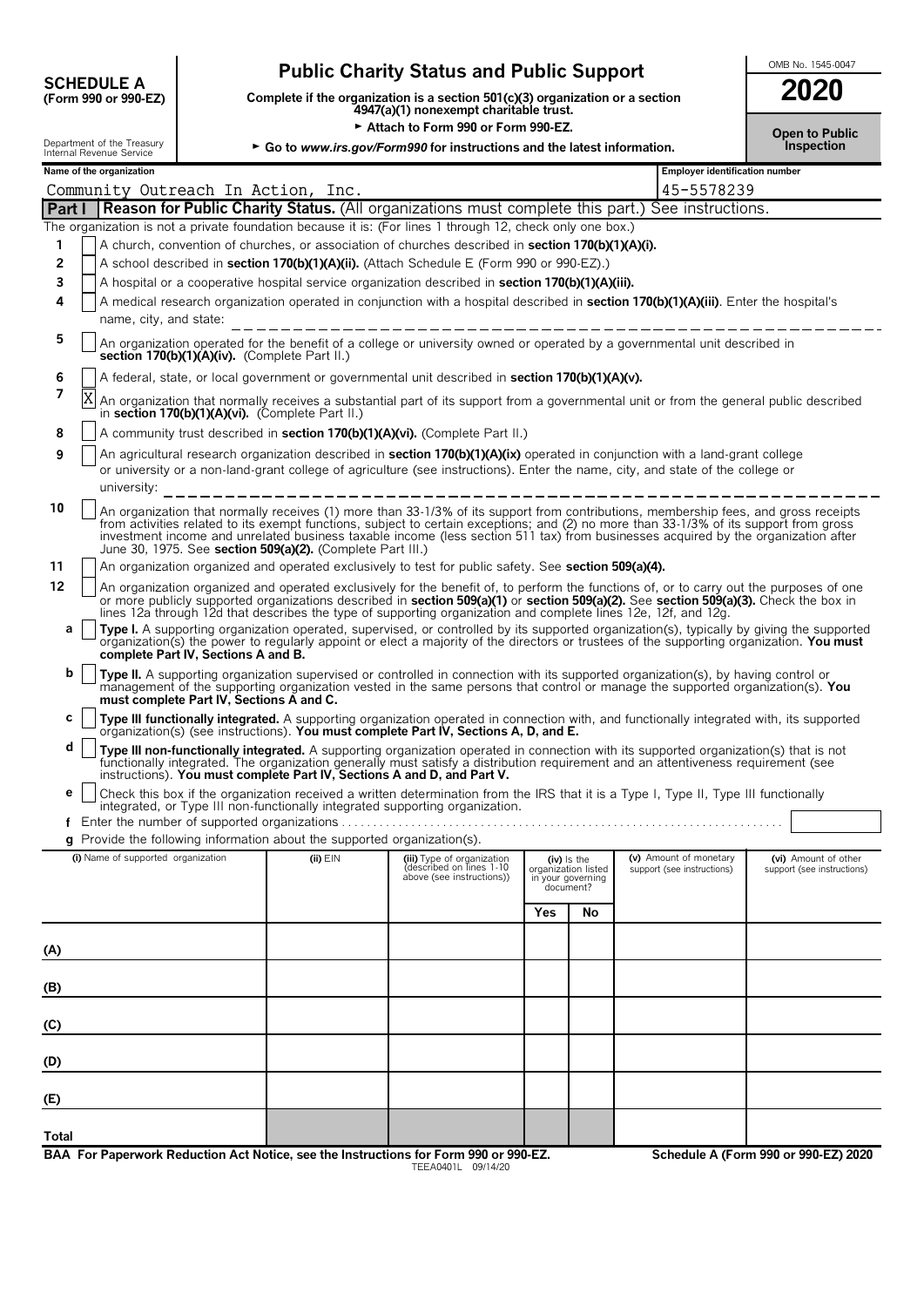| A (Form 990 or 990-EZ)<br>2020<br>Schedule | Jommunitv | Outreach | $\bot$ n | Action, | $\mathop{\text{Inc}}$ | 578239<br>. | 3000<br>-aue . |
|--------------------------------------------|-----------|----------|----------|---------|-----------------------|-------------|----------------|
|                                            |           |          |          |         |                       |             |                |

 $\overline{a}$ 

**Part II Support Schedule for Organizations Described in Sections 170(b)(1)(A)(iv) and 170(b)(1)(A)(vi)** (Complete only if you checked the box on line 5, 7, or 8 of Part I or if the organization failed to qualify under Part III. If the organization fails to qualify under the tests listed below, please complete Part III.)

|                                                     | <b>Section A. Public Support</b>                                                                                                                                                                                                                                                                                                                                           |          |            |            |            |                                      |           |  |  |
|-----------------------------------------------------|----------------------------------------------------------------------------------------------------------------------------------------------------------------------------------------------------------------------------------------------------------------------------------------------------------------------------------------------------------------------------|----------|------------|------------|------------|--------------------------------------|-----------|--|--|
|                                                     | Calendar year (or fiscal year<br>beginning in) $\rightarrow$                                                                                                                                                                                                                                                                                                               | (a) 2016 | (b) $2017$ | $(c)$ 2018 | $(d)$ 2019 | (e) 2020                             | (f) Total |  |  |
| 1                                                   | Gifts, grants, contributions, and<br>membership fees received. (Do not<br>include any 'unusual grants.')                                                                                                                                                                                                                                                                   | 67,610.  | 61,000.    | 89,000.    | 103,000.   | 120,650.                             | 441,260.  |  |  |
|                                                     | 2 Tax revenues levied for the<br>organization's benefit and<br>either paid to or expended<br>on its behalf                                                                                                                                                                                                                                                                 |          |            |            |            |                                      | $0$ .     |  |  |
| 3                                                   | The value of services or<br>facilities furnished by a<br>governmental unit to the<br>organization without charge                                                                                                                                                                                                                                                           |          |            |            |            |                                      | 0.        |  |  |
| 4                                                   | Total. Add lines 1 through 3                                                                                                                                                                                                                                                                                                                                               | 67,610.  | 61,000     | 89,000     | 103,000.   | 120,650.                             | 441,260.  |  |  |
| 5                                                   | The portion of total<br>contributions by each person<br>(other than a governmental<br>unit or publicly supported<br>organization) included on line 1<br>that exceeds 2% of the amount<br>shown on line 11, column (f)                                                                                                                                                      |          |            |            |            |                                      | 32,350.   |  |  |
| 6                                                   | <b>Public support.</b> Subtract line 5                                                                                                                                                                                                                                                                                                                                     |          |            |            |            |                                      | 408,910.  |  |  |
|                                                     | <b>Section B. Total Support</b>                                                                                                                                                                                                                                                                                                                                            |          |            |            |            |                                      |           |  |  |
|                                                     | Calendar year (or fiscal year<br>beginning in) $\blacktriangleright$                                                                                                                                                                                                                                                                                                       | (a) 2016 | (b) $2017$ | $(c)$ 2018 | $(d)$ 2019 | (e) 2020                             | (f) Total |  |  |
|                                                     | <b>7</b> Amounts from line $4 \ldots \ldots$                                                                                                                                                                                                                                                                                                                               | 67,610.  | 61,000.    | 89,000.    | 103,000.   | 120,650.                             | 441,260.  |  |  |
| 8                                                   | Gross income from interest.<br>dividends, payments received<br>on securities loans, rents,<br>royalties, and income from<br>similar sources                                                                                                                                                                                                                                |          |            |            |            |                                      | $0$ .     |  |  |
| 9                                                   | Net income from unrelated<br>business activities, whether or<br>not the business is regularly<br>carried on                                                                                                                                                                                                                                                                |          |            |            |            |                                      | 0.        |  |  |
|                                                     | 10 Other income. Do not include<br>gain or loss from the sale of<br>capital assets (Explain in                                                                                                                                                                                                                                                                             |          |            |            |            |                                      | $0$ .     |  |  |
|                                                     | 11 Total support. Add lines 7<br>through $10.00000$                                                                                                                                                                                                                                                                                                                        |          |            |            |            |                                      | 441,260.  |  |  |
| 12                                                  |                                                                                                                                                                                                                                                                                                                                                                            |          |            |            |            | 12                                   | 11,000.   |  |  |
|                                                     | 13 First 5 years. If the Form 990 is for the organization's first, second, third, fourth, or fifth tax year as a section 501(c)(3)                                                                                                                                                                                                                                         |          |            |            |            |                                      |           |  |  |
| Section C. Computation of Public Support Percentage |                                                                                                                                                                                                                                                                                                                                                                            |          |            |            |            |                                      |           |  |  |
|                                                     |                                                                                                                                                                                                                                                                                                                                                                            |          |            |            |            |                                      | 92.67%    |  |  |
| 15                                                  |                                                                                                                                                                                                                                                                                                                                                                            |          |            |            |            | 15                                   | 88.90%    |  |  |
|                                                     | 16a 33-1/3% support test-2020. If the organization did not check the box on line 13, and line 14 is 33-1/3% or more, check this box<br>X                                                                                                                                                                                                                                   |          |            |            |            |                                      |           |  |  |
|                                                     | <b>b 33-1/3% support test-2019.</b> If the organization did not check a box on line 13 or 16a, and line 15 is 33-1/3% or more, check this box                                                                                                                                                                                                                              |          |            |            |            |                                      |           |  |  |
|                                                     | 17a 10%-facts-and-circumstances test-2020. If the organization did not check a box on line 13, 16a, or 16b, and line 14 is 10%<br>or more, and if the organization meets the facts-and-circumstances test, check this box and <b>stop here.</b> Explain in Part VI how the organization meets the facts-and-circumstances test. The organization qualifies as a publi      |          |            |            |            |                                      |           |  |  |
|                                                     | <b>b 10%-facts-and-circumstances test-2019.</b> If the organization did not check a box on line 13, 16a, 16b, or 17a, and line 15 is 10%<br>or more, and if the organization meets the facts-and-circumstances test, check this box and stop here. Explain in Part VI how the organization meets the 'facts-and-circumstances' test. The organization qualifies as a publi |          |            |            |            |                                      |           |  |  |
|                                                     | 18 Private foundation. If the organization did not check a box on line 13, 16a, 16b, 17a, or 17b, check this box and see instructions                                                                                                                                                                                                                                      |          |            |            |            |                                      |           |  |  |
| <b>BAA</b>                                          |                                                                                                                                                                                                                                                                                                                                                                            |          |            |            |            | Schedule A (Form 990 or 990-EZ) 2020 |           |  |  |

TEEA0402L 09/14/20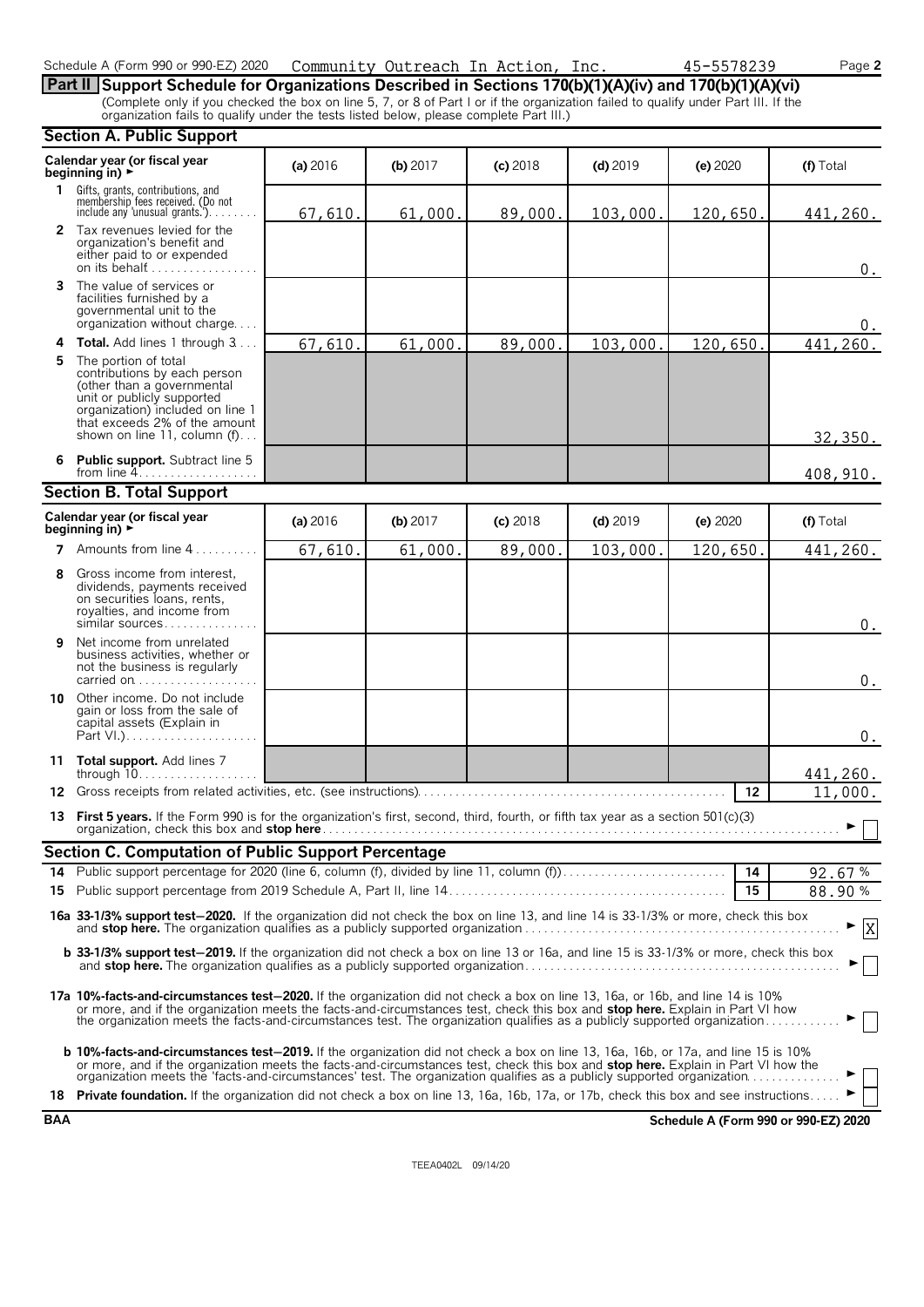| Schedule A (Form 990 or 990-EZ) 2020 |  |  | Community Outreach In Action, | $\verb+inc+$ | 45-5578239 | Page 5 |
|--------------------------------------|--|--|-------------------------------|--------------|------------|--------|
|--------------------------------------|--|--|-------------------------------|--------------|------------|--------|

| Part III Support Schedule for Organizations Described in Section 509(a)(2)                                                             |
|----------------------------------------------------------------------------------------------------------------------------------------|
| (Complete only if you checked the box on line 10 of Part I or if the organization failed to qualify under Part II. If the organization |
| fails to qualify under the tests listed below, please complete Part II.)                                                               |

|              | <b>Section A. Public Support</b>                                                                                                                                                                                                                                               |          |                    |            |            |          |    |                                      |    |
|--------------|--------------------------------------------------------------------------------------------------------------------------------------------------------------------------------------------------------------------------------------------------------------------------------|----------|--------------------|------------|------------|----------|----|--------------------------------------|----|
| $\mathbf{1}$ | Calendar year (or fiscal year beginning in) $\blacktriangleright$<br>Gifts, grants, contributions,<br>and membership fees                                                                                                                                                      | (a) 2016 | (b) $2017$         | $(c)$ 2018 | $(d)$ 2019 | (e) 2020 |    | (f) Total                            |    |
|              | received. (Do not include<br>any 'unusual grants.')                                                                                                                                                                                                                            |          |                    |            |            |          |    |                                      |    |
|              | 2 Gross receipts from admissions,<br>merchandise sold or services<br>performed, or facilities<br>furnished in any activity that is<br>related to the organization's                                                                                                            |          |                    |            |            |          |    |                                      |    |
| 3.           | $tax\text{-}exempt$ purpose<br>Gross receipts from activities<br>that are not an unrelated trade                                                                                                                                                                               |          |                    |            |            |          |    |                                      |    |
| 4            | or business under section 513.<br>Tax revenues levied for the                                                                                                                                                                                                                  |          |                    |            |            |          |    |                                      |    |
|              | organization's benefit and<br>either paid to or expended on<br>its behalf                                                                                                                                                                                                      |          |                    |            |            |          |    |                                      |    |
| 5.           | The value of services or<br>facilities furnished by a<br>governmental unit to the<br>organization without charge                                                                                                                                                               |          |                    |            |            |          |    |                                      |    |
|              | <b>6 Total.</b> Add lines 1 through 5<br><b>7a</b> Amounts included on lines 1,<br>2. and 3 received from<br>disqualified persons                                                                                                                                              |          |                    |            |            |          |    |                                      |    |
|              | <b>b</b> Amounts included on lines 2<br>and 3 received from other than<br>disqualified persons that<br>exceed the greater of \$5,000 or<br>1% of the amount on line 13<br>for the year                                                                                         |          |                    |            |            |          |    |                                      |    |
|              | c Add lines 7a and 7b                                                                                                                                                                                                                                                          |          |                    |            |            |          |    |                                      |    |
|              | <b>Public support.</b> (Subtract line<br>7c from line 6.).                                                                                                                                                                                                                     |          |                    |            |            |          |    |                                      |    |
|              | <b>Section B. Total Support</b>                                                                                                                                                                                                                                                |          |                    |            |            |          |    |                                      |    |
|              | Calendar year (or fiscal year beginning in) $\blacktriangleright$                                                                                                                                                                                                              | (a) 2016 | $(b)$ 2017         | $(c)$ 2018 | $(d)$ 2019 | (e) 2020 |    | (f) Total                            |    |
|              | <b>9</b> Amounts from line $6 \ldots \ldots$                                                                                                                                                                                                                                   |          |                    |            |            |          |    |                                      |    |
|              | 10a Gross income from interest, dividends,<br>payments received on securities loans,<br>rents, royalties, and income from<br>similar sources.                                                                                                                                  |          |                    |            |            |          |    |                                      |    |
|              | <b>b</b> Unrelated business taxable<br>income (less section 511<br>taxes) from businesses<br>acquired after June 30, 1975                                                                                                                                                      |          |                    |            |            |          |    |                                      |    |
|              | c Add lines 10a and $10b$<br>11 Net income from unrelated business<br>activities not included in line 10b,<br>whether or not the business is                                                                                                                                   |          |                    |            |            |          |    |                                      |    |
|              | 12 Other income. Do not include<br>gain or loss from the sale of<br>capital assets (Explain in                                                                                                                                                                                 |          |                    |            |            |          |    |                                      |    |
|              | 13 Total support. (Add lines 9,<br>10c, 11, and 12.)                                                                                                                                                                                                                           |          |                    |            |            |          |    |                                      |    |
|              | 14 First 5 years. If the Form 990 is for the organization's first, second, third, fourth, or fifth tax year as a section 501(c)(3)<br>organization, check this box and <b>stop here</b>                                                                                        |          |                    |            |            |          |    |                                      |    |
|              | <b>Section C. Computation of Public Support Percentage</b>                                                                                                                                                                                                                     |          |                    |            |            |          |    |                                      |    |
| 15           | Public support percentage for 2020 (line 8, column (f), divided by line 13, column (f))                                                                                                                                                                                        |          |                    |            |            |          | 15 |                                      | န့ |
| 16           |                                                                                                                                                                                                                                                                                |          |                    |            |            |          | 16 |                                      | ४  |
|              | Section D. Computation of Investment Income Percentage                                                                                                                                                                                                                         |          |                    |            |            |          |    |                                      |    |
| 17           | Investment income percentage for 2020 (line 10c, column (f), divided by line 13, column (f)                                                                                                                                                                                    |          |                    |            |            |          | 17 | နွ                                   |    |
| 18           |                                                                                                                                                                                                                                                                                |          |                    |            |            |          | 18 | ४                                    |    |
|              | 19a 33-1/3% support tests-2020. If the organization did not check the box on line 14, and line 15 is more than 33-1/3%, and line 17<br>is not more than 33-1/3%, check this box and stop here. The organization qualifies as a publicly supported organization $\ldots \ldots$ |          |                    |            |            |          |    |                                      |    |
|              | <b>b</b> 33-1/3% support tests-2019. If the organization did not check a box on line 14 or line 19a, and line 16 is more than 33-1/3%, and<br>line 18 is not more than 33-1/3%, check this box and stop here. The organization qualifies as a publicly supported organization  |          |                    |            |            |          |    |                                      |    |
| 20           | Private foundation. If the organization did not check a box on line 14, 19a, or 19b, check this box and see instructions                                                                                                                                                       |          |                    |            |            |          |    |                                      |    |
| <b>BAA</b>   |                                                                                                                                                                                                                                                                                |          | TEEA0403L 09/14/20 |            |            |          |    | Schedule A (Form 990 or 990-EZ) 2020 |    |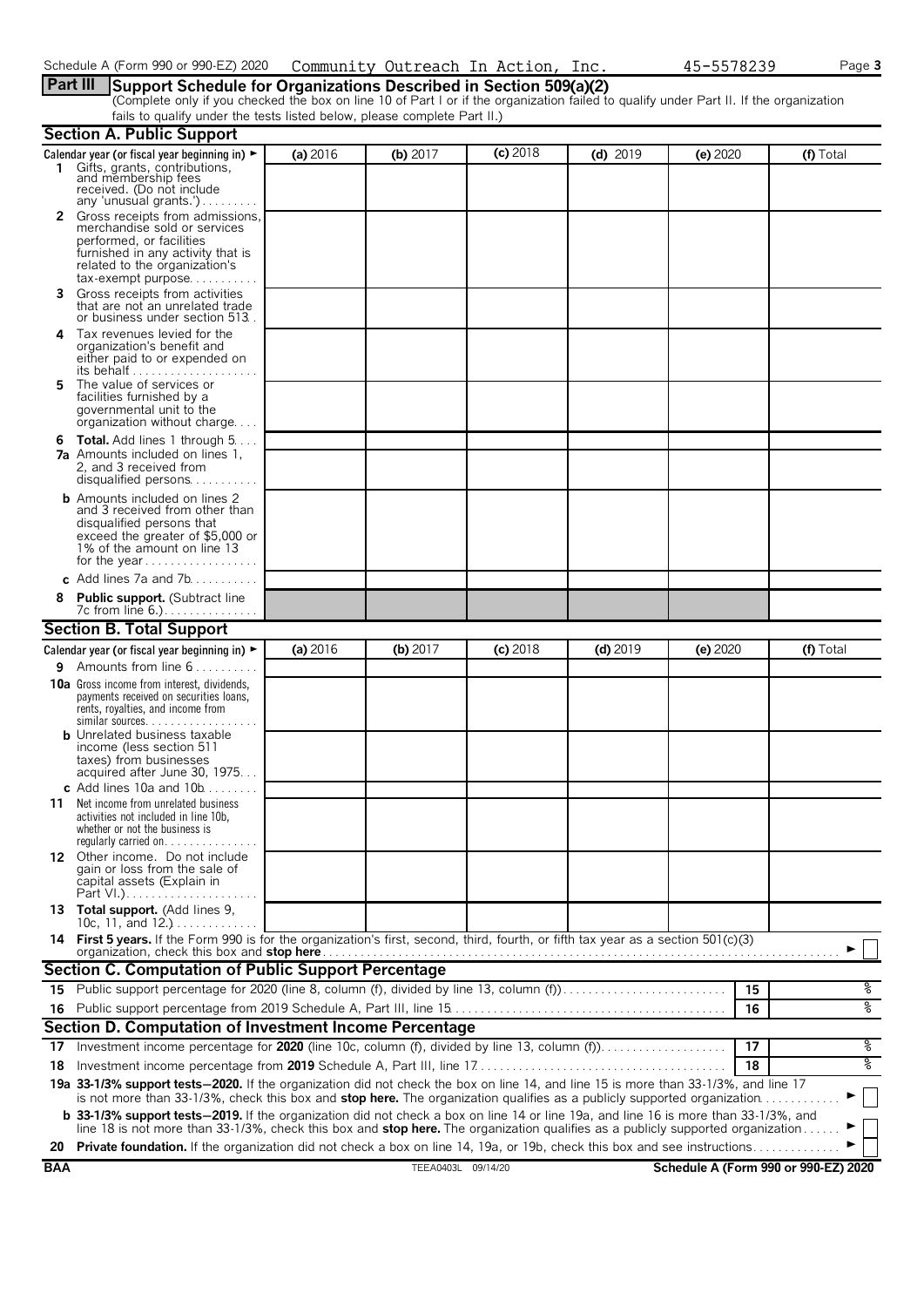(Complete only if you checked a box in line 12 on Part I. If you checked box 12a, Part I, complete Sections A and B. If you checked box 12b, Part I, complete Sections A and C. If you checked box 12c, Part I, complete Sections A, D, and E. If you checked box 12d, Part I, complete Sections A and D, and complete Part V.)

# **Section A. All Supporting Organizations**

**Yes No 1** Are all of the organization's supported organizations listed by name in the organization's governing documents? *If 'No,' describe in Part VI how the supported organizations are designated. If designated by class or purpose, describe the designation. If historic and continuing relationship, explain.* **1 2** Did the organization have any supported organization that does not have an IRS determination of status under section 509(a)(1) or (2)? *If 'Yes,' explain in Part VI how the organization determined that the supported organization was described in section 509(a)(1) or (2)*. **2 3a** Did the organization have a supported organization described in section 501(c)(4), (5), or (6)? *If 'Yes,' answer lines 3b and 3c below.* **3a b** Did the organization confirm that each supported organization qualified under section 501(c)(4), (5), or (6) and satisfied the public support tests under section 509(a)(2)? *If 'Yes,' describe in Part VI when and how the organization made the determination*. **3b c** Did the organization ensure that all support to such organizations was used exclusively for section 170(c)(2)(B) purposes? *If 'Yes,' explain in Part VI what controls the organization put in place to ensure such use. 3c 3c* **4a** Was any supported organization not organized in the United States ('foreign supported organization')? *If 'Yes' and if you checked box 12a or 12b in Part I, answer lines 4b and 4c below.* **4a b** Did the organization have ultimate control and discretion in deciding whether to make grants to the foreign supported organization? *If 'Yes,' describe in Part VI how the organization had such control and discretion despite being controlled or supervised by or in connection with its supported organizations*. **4b c** Did the organization support any foreign supported organization that does not have an IRS determination under sections 501(c)(3) and 509(a)(1) or (2)? *If 'Yes,' explain in Part VI what controls the organization used to ensure that all support to the foreign supported organization was used exclusively for section 170(c)(2)(B) purposes.* **4c 5a** Did the organization add, substitute, or remove any supported organizations during the tax year? *If 'Yes,' answer lines 5b and 5c below (if applicable). Also, provide detail in Part VI, including (i) the names and EIN numbers of the supported organizations added, substituted, or removed; (ii) the reasons for each such action; (iii) the authority under the organization's organizing document authorizing such action; and (iv) how the action was accomplished (such as by amendment to the organizing document)*. **5a b Type I or Type II only.** Was any added or substituted supported organization part of a class already designated in the organization's organizing document? **5b c Substitutions only.** Was the substitution the result of an event beyond the organization's control? **5c 6** Did the organization provide support (whether in the form of grants or the provision of services or facilities) to anyone other than (i) its supported organizations, (ii) individuals that are part of the charitable class benefited by one or more of its supported organizations, or (iii) other supporting organizations that also support or benefit one or more of the filing organization's supported organizations? *If 'Yes,' provide detail in Part VI.* **6 7** Did the organization provide a grant, loan, compensation, or other similar payment to a substantial contributor (as defined in section 4958(c)(3)(C)), a family member of a substantial contributor, or a 35% controlled entity with regard to a substantial contributor? *If 'Yes,' complete Part I of Schedule L (Form 990 or 990-EZ)*. **7 8** Did the organization make a loan to a disqualified person (as defined in section 4958) not described in line 7? *If 'Yes,' complete Part I of Schedule L (Form 990 or 990-EZ).* **8 9a** Was the organization controlled directly or indirectly at any time during the tax year by one or more disqualified persons, as defined in section 4946 (other than foundation managers and organizations described in section 509(a)(1) or (2))? *If 'Yes,' provide detail in Part VI.* **9a b** Did one or more disqualified persons (as defined in line 9a) hold a controlling interest in any entity in which the<br>supporting organization had an interest? If 'Yes,' provide detail in **Part VI.** c Did a disqualified person (as defined in line 9a) have an ownership interest in, or derive any personal benefit from,<br>assets in which the supporting organization also had an interest? If 'Yes,' provide detail in Part VI. 10a Was the organization subject to the excess business holdings rules of section 4943 because of section 4943(f) (regarding<br>Certain Type II supporting organizations, and all Type III non-functionally integrated supporting *answer line 10b below.* **10a b** Did the organization have any excess business holdings in the tax year? *(Use Schedule C, Form 4720, to determine* whether the organization had excess business holdings.). **BAA** TEEA0404L 01/20/21 **Schedule A (Form 990 or 990-EZ) 2020**

**Part IV Supporting Organizations**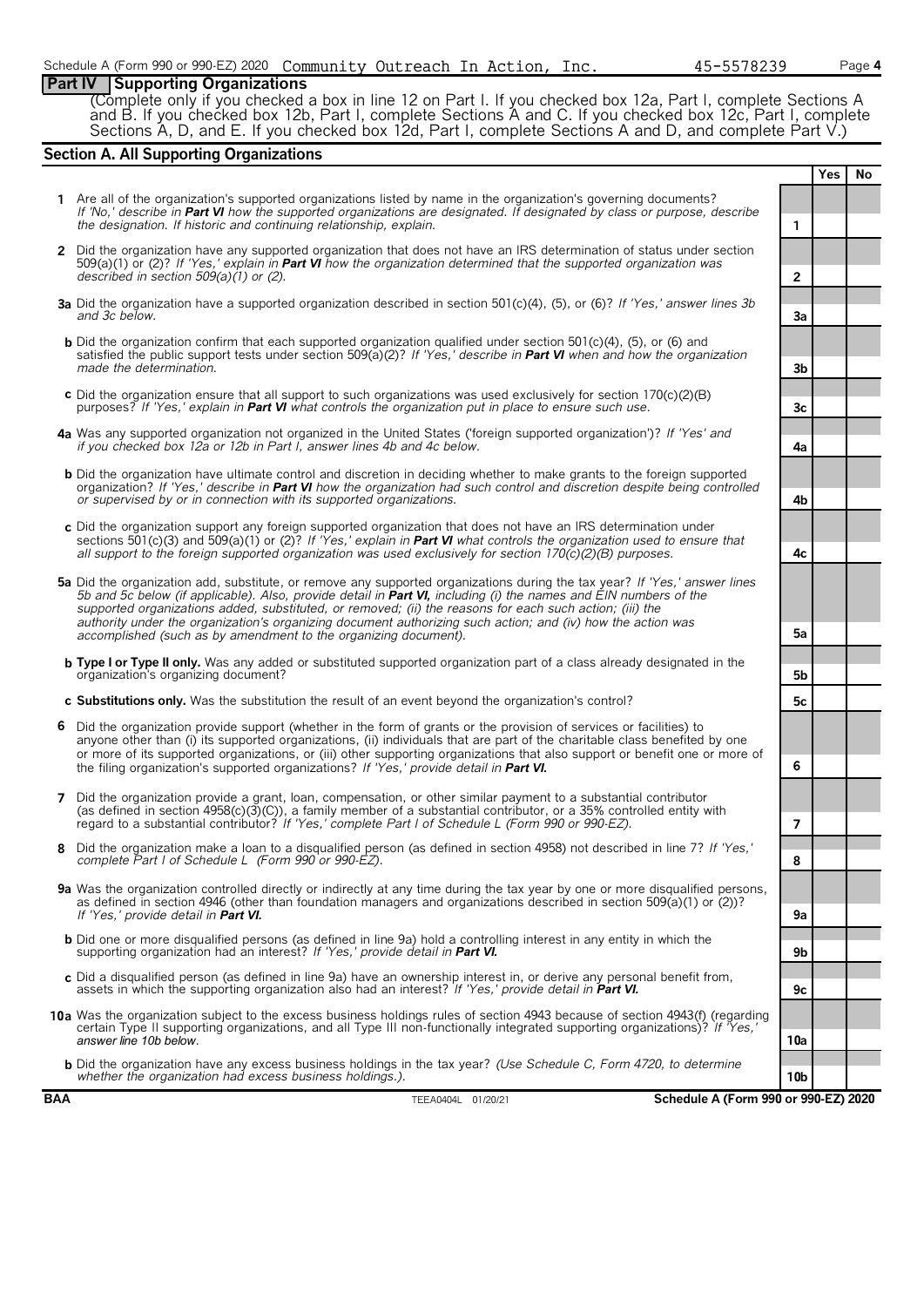| Schedule A (Form 990 or 990-EZ) 2020 |  |  |  | Community Outreach In Action, | Inc. | 45-5578239 | Page 5 |
|--------------------------------------|--|--|--|-------------------------------|------|------------|--------|
|                                      |  |  |  |                               |      |            |        |

|  | <b>Part IV</b> Supporting Organizations (continued) |  |
|--|-----------------------------------------------------|--|
|  |                                                     |  |

- **11** Has the organization accepted a gift or contribution from any of the following persons?
	- **a** A person who directly or indirectly controls, either alone or together with persons described in lines 11b and 11c below, the governing body of a supported organization? **11a**
	- **b** A family member of a person described in line 11a above?

**c** A 35% controlled entity of a person described in line 11a or 11b above? *If 'Yes' to line 11a, 11b, or 11c, provide detail in Part VI.* **11c**

# **Section B. Type I Supporting Organizations**

- **1** Did the governing body, members of the governing body, officers acting in their official capacity, or membership of one or more supported organizations have the power to regularly appoint or elect at least a majority of the organization's officers, directors, or trustees at all times during the tax year? *If 'No,' describe in Part VI how the supported organization(s) effectively operated, supervised, or controlled the organization's activities. If the organization had more than one supported organization, describe how the powers to appoint and/or remove officers, directors, or trustees were allocated among the supported organizations and what conditions or restrictions, if any, applied to such powers* **<sup>1</sup>** *during the tax* year.
- **2** Did the organization operate for the benefit of any supported organization other than the supported organization(s) that operated, supervised, or controlled the supporting organization? *If 'Yes,' explain in Part VI how providing such benefit carried out the purposes of the supported organization(s) that operated, supervised, or controlled the supporting organization.* **2**

### **Section C. Type II Supporting Organizations**

**1** Were a majority of the organization's directors or trustees during the tax year also a majority of the directors or trustees of each of the organization's supported organization(s)? *If 'No,' describe in Part VI how control or management of the supporting organization was vested in the same persons that controlled or managed the supported organization(s).* **1**

# **Section D. All Type III Supporting Organizations**

- **1** Did the organization provide to each of its supported organizations, by the last day of the fifth month of the organization's tax year, (i) a written notice describing the type and amount of support provided during the prior tax year, (ii) a copy of the Form 990 that was most recently filed as of the date of notification, and (iii) copies of the organization's governing documents in effect on the date of notification, to the extent not previously provided? **1**
- **2** Were any of the organization's officers, directors, or trustees either (i) appointed or elected by the supported organization(s) or (ii) serving on the governing body of a supported organization? If 'No,' explain in **Part VI** how<br>the organization maintained a close and continuous working relationship with the supported organization(s
- **3** By reason of the relationship described in line 2, above, did the organization's supported organizations have a significant voice in the organization's investment policies and in directing the use of the organization's income or assets at all times during the tax year? *If 'Yes,' describe in Part VI the role the organization's supported organizations played in this regard.* **3**

### **Section E. Type III Functionally Integrated Supporting Organizations**

- **1** *Check the box next to the method that the organization used to satisfy the Integral Part Test during the year (see instructions).* 
	- **a** The organization satisfied the Activities Test. *Complete line 2 below.*
	- **b** The organization is the parent of each of its supported organizations. *Complete line 3 below.*
	- **c** The organization supported a governmental entity. *Describe in Part VI how you supported a governmental entity (see instructions).*

## **2** Activities Test. *Answer lines 2a and 2b below.* **Yes No**

- **a** Did substantially all of the organization's activities during the tax year directly further the exempt purposes of the supported organization(s) to which the organization was responsive? *If 'Yes,' then in Part VI identify those supported organizations and explain how these activities directly furthered their exempt purposes, how the organization was responsive to those supported organizations, and how the organization determined that these activities constituted substantially all of its activities.* **2a**
- **b** Did the activities described in line 2a, above, constitute activities that, but for the organization's involvement, one or more of the organization's supported organization(s) would have been engaged in? *If 'Yes,' explain in Part VI the reasons for the organization's position that its supported organization(s) would have engaged in these activities but for the organization's involvement.* **2b**
- **3** Parent of Supported Organizations. *Answer lines 3a and 3b below.*
- a Did the organization have the power to regularly appoint or elect a majority of the officers, directors, or trustees of<br>each of the supported organizations? If 'Yes' or 'No,' provide details in Part VI.
- **b** Did the organization exercise a substantial degree of direction over the policies, programs, and activities of each of its supported organizations? *If 'Yes,' describe in Part VI the role played by the organization in this regard.* **3b**



**Yes No**

|      |              | Yes No |  |
|------|--------------|--------|--|
|      |              |        |  |
|      |              |        |  |
|      | 1            |        |  |
|      |              |        |  |
|      |              |        |  |
|      | $\mathbf{2}$ |        |  |
|      |              |        |  |
| cant |              |        |  |
|      |              |        |  |
|      | 3            |        |  |
|      |              |        |  |

|                 | Yes | No |
|-----------------|-----|----|
|                 |     |    |
| 11a             |     |    |
|                 |     |    |
| 11 <sub>b</sub> |     |    |
| 11 c            |     |    |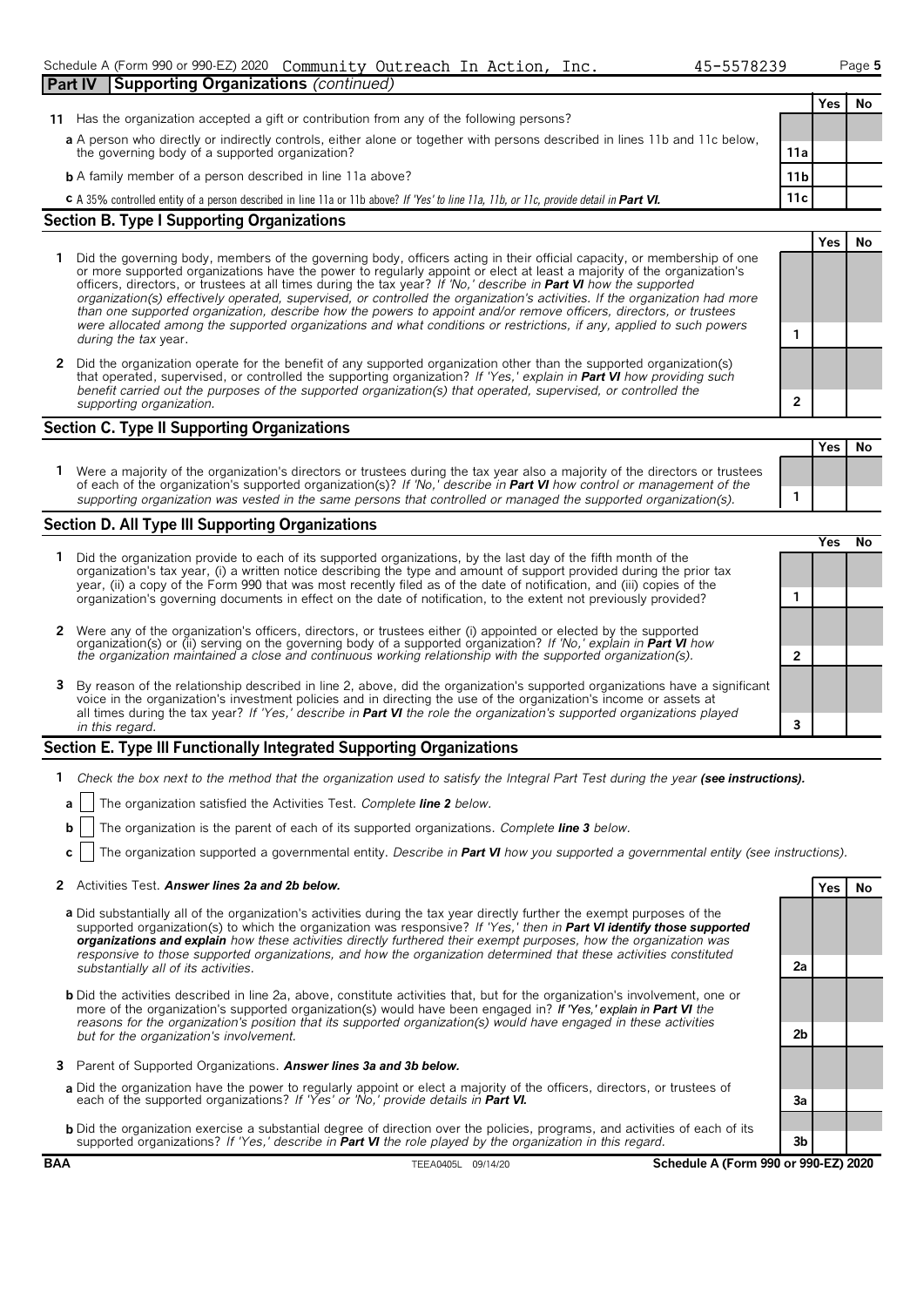| Schedule A (Form 990 or 990-EZ) 2020 Community Outreach In Action, Inc.                         |  |  | 45-5578239 | Page 6 |
|-------------------------------------------------------------------------------------------------|--|--|------------|--------|
| <b>Type III Non-Functionally Integrated 509(a)(3) Supporting Organizations</b><br><b>Part V</b> |  |  |            |        |

1 | Check here if the organization satisfied the Integral Part Test as a qualifying trust on Nov. 20, 1970 (explain in Part Ⅵ). See instructions. All other Type III non-functionally integrated supporting organizations mus

|              | Section A - Adjusted Net Income                                                                                                                                                                                |                | (A) Prior Year | (B) Current Year<br>(optional) |
|--------------|----------------------------------------------------------------------------------------------------------------------------------------------------------------------------------------------------------------|----------------|----------------|--------------------------------|
| 1.           | Net short-term capital gain                                                                                                                                                                                    | $\mathbf{1}$   |                |                                |
| 2            | Recoveries of prior-year distributions                                                                                                                                                                         | $\overline{2}$ |                |                                |
| 3.           | Other gross income (see instructions)                                                                                                                                                                          | 3              |                |                                |
| 4            | Add lines 1 through 3.                                                                                                                                                                                         | 4              |                |                                |
|              | <b>5</b> Depreciation and depletion                                                                                                                                                                            | 5              |                |                                |
| 6            | Portion of operating expenses paid or incurred for production or collection of gross<br>income or for management, conservation, or maintenance of property held for<br>production of income (see instructions) | 6              |                |                                |
|              | 7 Other expenses (see instructions)                                                                                                                                                                            | $\overline{7}$ |                |                                |
| 8            | Adjusted Net Income (subtract lines 5, 6, and 7 from line 4)                                                                                                                                                   | 8              |                |                                |
|              | Section B - Minimum Asset Amount                                                                                                                                                                               |                | (A) Prior Year | (B) Current Year<br>(optional) |
| 1.           | Aggregate fair market value of all non-exempt-use assets (see instructions for short<br>tax year or assets held for part of year):                                                                             |                |                |                                |
|              | a Average monthly value of securities                                                                                                                                                                          | 1a             |                |                                |
|              | <b>b</b> Average monthly cash balances                                                                                                                                                                         | 1 <sub>b</sub> |                |                                |
|              | c Fair market value of other non-exempt-use assets                                                                                                                                                             | 1c             |                |                                |
|              | <b>d Total</b> (add lines 1a, 1b, and 1c)                                                                                                                                                                      | 1d             |                |                                |
|              | <b>e Discount</b> claimed for blockage or other factors<br>(explain in detail in <b>Part VI</b> ):                                                                                                             |                |                |                                |
|              | <b>2</b> Acquisition indebtedness applicable to non-exempt-use assets                                                                                                                                          | $\overline{2}$ |                |                                |
| 3            | Subtract line 2 from line 1d.                                                                                                                                                                                  | 3              |                |                                |
| 4            | Cash deemed held for exempt use. Enter 0.015 of line 3 (for greater amount,<br>see instructions).                                                                                                              | 4              |                |                                |
| 5            | Net value of non-exempt-use assets (subtract line 4 from line 3)                                                                                                                                               | 5              |                |                                |
| 6            | Multiply line 5 by 0.035.                                                                                                                                                                                      | 6              |                |                                |
| 7            | Recoveries of prior-year distributions                                                                                                                                                                         | 7              |                |                                |
| 8            | Minimum Asset Amount (add line 7 to line 6)                                                                                                                                                                    | 8              |                |                                |
|              | Section C - Distributable Amount                                                                                                                                                                               |                |                | <b>Current Year</b>            |
| 1.           | Adjusted net income for prior year (from Section A, line 8, column A)                                                                                                                                          | $\mathbf{1}$   |                |                                |
| $\mathbf{2}$ | Enter 0.85 of line 1.                                                                                                                                                                                          | $\overline{2}$ |                |                                |
| 3            | Minimum asset amount for prior year (from Section B, line 8, column A)                                                                                                                                         | 3              |                |                                |
|              | 4 Enter greater of line 2 or line 3.                                                                                                                                                                           | 4              |                |                                |
| 5.           | Income tax imposed in prior year                                                                                                                                                                               | 5              |                |                                |
| 6            | <b>Distributable Amount.</b> Subtract line 5 from line 4, unless subject to emergency<br>temporary reduction (see instructions).                                                                               | 6              |                |                                |

**7**  $\Box$  Check here if the current year is the organization's first as a non-functionally integrated Type III supporting organization (see instructions).

**BAA Schedule A (Form 990 or 990-EZ) 2020**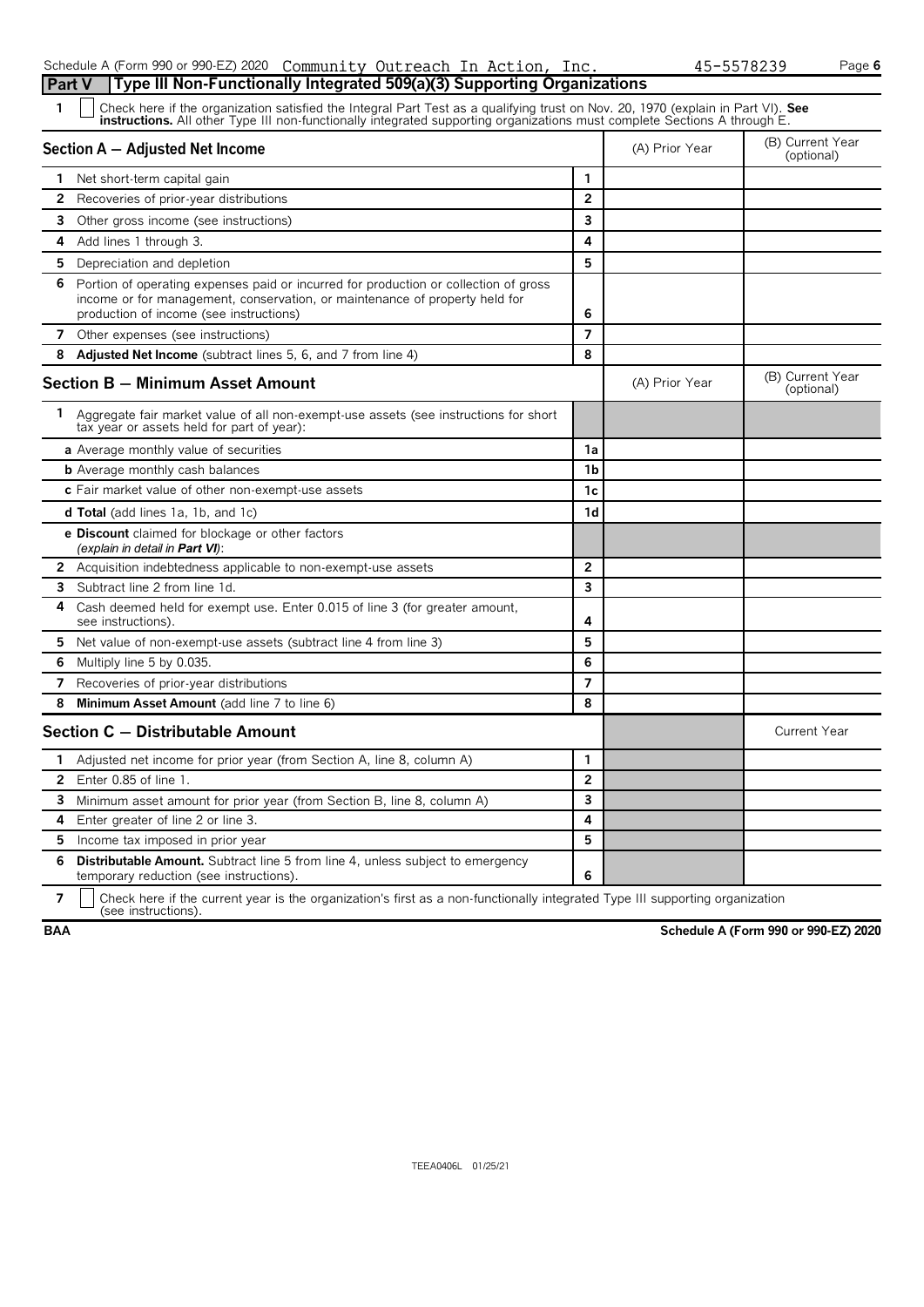| Part V     | <b>Type III Non-Functionally Integrated 509(a)(3) Supporting Organizations</b> (continued)                                                                                    |                                              |                                               |                |                                                  |
|------------|-------------------------------------------------------------------------------------------------------------------------------------------------------------------------------|----------------------------------------------|-----------------------------------------------|----------------|--------------------------------------------------|
|            | <b>Section D - Distributions</b>                                                                                                                                              |                                              |                                               |                | <b>Current Year</b>                              |
| 1.         | Amounts paid to supported organizations to accomplish exempt purposes                                                                                                         |                                              |                                               | $\mathbf{1}$   |                                                  |
| 2          | Amounts paid to perform activity that directly furthers exempt purposes of supported organizations,<br>in excess of income from activity                                      | 2                                            |                                               |                |                                                  |
| 3          | Administrative expenses paid to accomplish exempt purposes of supported organizations                                                                                         |                                              |                                               | 3              |                                                  |
| 4          | Amounts paid to acquire exempt-use assets                                                                                                                                     |                                              |                                               | 4              |                                                  |
| 5          | Qualified set-aside amounts (prior IRS approval required $-$ provide details in Part VI)                                                                                      |                                              |                                               | 5              |                                                  |
| 6          | Other distributions (describe in Part VI). See instructions.                                                                                                                  |                                              |                                               | 6              |                                                  |
| 7          | Total annual distributions. Add lines 1 through 6.                                                                                                                            |                                              |                                               | $\overline{7}$ |                                                  |
| 8          | Distributions to attentive supported organizations to which the organization is responsive (provide details<br>in Part VI). See instructions.                                 |                                              |                                               | 8              |                                                  |
| 9          | Distributable amount for 2020 from Section C, line 6                                                                                                                          |                                              |                                               | 9              |                                                  |
|            | 10 Line 8 amount divided by line 9 amount                                                                                                                                     |                                              |                                               | 10             |                                                  |
|            | Section E - Distribution Allocations (see instructions)                                                                                                                       | (i)<br><b>Excess</b><br><b>Distributions</b> | (ii)<br><b>Underdistributions</b><br>Pre-2020 |                | (iii)<br><b>Distributable</b><br>Amount for 2020 |
|            | Distributable amount for 2020 from Section C, line 6                                                                                                                          |                                              |                                               |                |                                                  |
|            | 2 Underdistributions, if any, for years prior to 2020 (reasonable<br>cause required $-$ explain in Part VI). See instructions.                                                |                                              |                                               |                |                                                  |
|            | 3 Excess distributions carryover, if any, to 2020                                                                                                                             |                                              |                                               |                |                                                  |
|            | a From 2015.                                                                                                                                                                  |                                              |                                               |                |                                                  |
|            | <b>b</b> From 2016.                                                                                                                                                           |                                              |                                               |                |                                                  |
|            | C From 2017.                                                                                                                                                                  |                                              |                                               |                |                                                  |
|            | $d$ From 2018.                                                                                                                                                                |                                              |                                               |                |                                                  |
|            | e From 2019.                                                                                                                                                                  |                                              |                                               |                |                                                  |
|            | f Total of lines 3a through 3e                                                                                                                                                |                                              |                                               |                |                                                  |
|            | g Applied to underdistributions of prior years                                                                                                                                |                                              |                                               |                |                                                  |
|            | h Applied to 2020 distributable amount                                                                                                                                        |                                              |                                               |                |                                                  |
|            | <i>i</i> Carryover from 2015 not applied (see instructions)                                                                                                                   |                                              |                                               |                |                                                  |
|            | j Remainder. Subtract lines 3g, 3h, and 3i from line 3f.                                                                                                                      |                                              |                                               |                |                                                  |
| 4          | Distributions for 2020 from Section D,<br>\$<br>line $7:$                                                                                                                     |                                              |                                               |                |                                                  |
|            | a Applied to underdistributions of prior years                                                                                                                                |                                              |                                               |                |                                                  |
|            | <b>b</b> Applied to 2020 distributable amount                                                                                                                                 |                                              |                                               |                |                                                  |
|            | c Remainder. Subtract lines 4a and 4b from line 4.                                                                                                                            |                                              |                                               |                |                                                  |
| 5.         | Remaining underdistributions for years prior to 2020, if any.<br>Subtract lines 3g and 4a from line 2. For result greater than<br>zero, explain in Part VI. See instructions. |                                              |                                               |                |                                                  |
| 6.         | Remaining underdistributions for 2020. Subtract lines 3h and 4b<br>from line 1. For result greater than zero, explain in <b>Part VI</b> . See<br>instructions.                |                                              |                                               |                |                                                  |
|            | 7 Excess distributions carryover to 2021. Add lines 3j and 4c.                                                                                                                |                                              |                                               |                |                                                  |
|            | 8 Breakdown of line 7:                                                                                                                                                        |                                              |                                               |                |                                                  |
|            | <b>a</b> Excess from 2016                                                                                                                                                     |                                              |                                               |                |                                                  |
|            | $b$ Excess from 2017.                                                                                                                                                         |                                              |                                               |                |                                                  |
|            | $c$ Excess from 2018                                                                                                                                                          |                                              |                                               |                |                                                  |
|            | <b>d</b> Excess from 2019                                                                                                                                                     |                                              |                                               |                |                                                  |
|            | <b>e</b> Excess from $2020$                                                                                                                                                   |                                              |                                               |                |                                                  |
| <b>BAA</b> |                                                                                                                                                                               |                                              |                                               |                | Schedule A (Form 990 or 990-EZ) 2020             |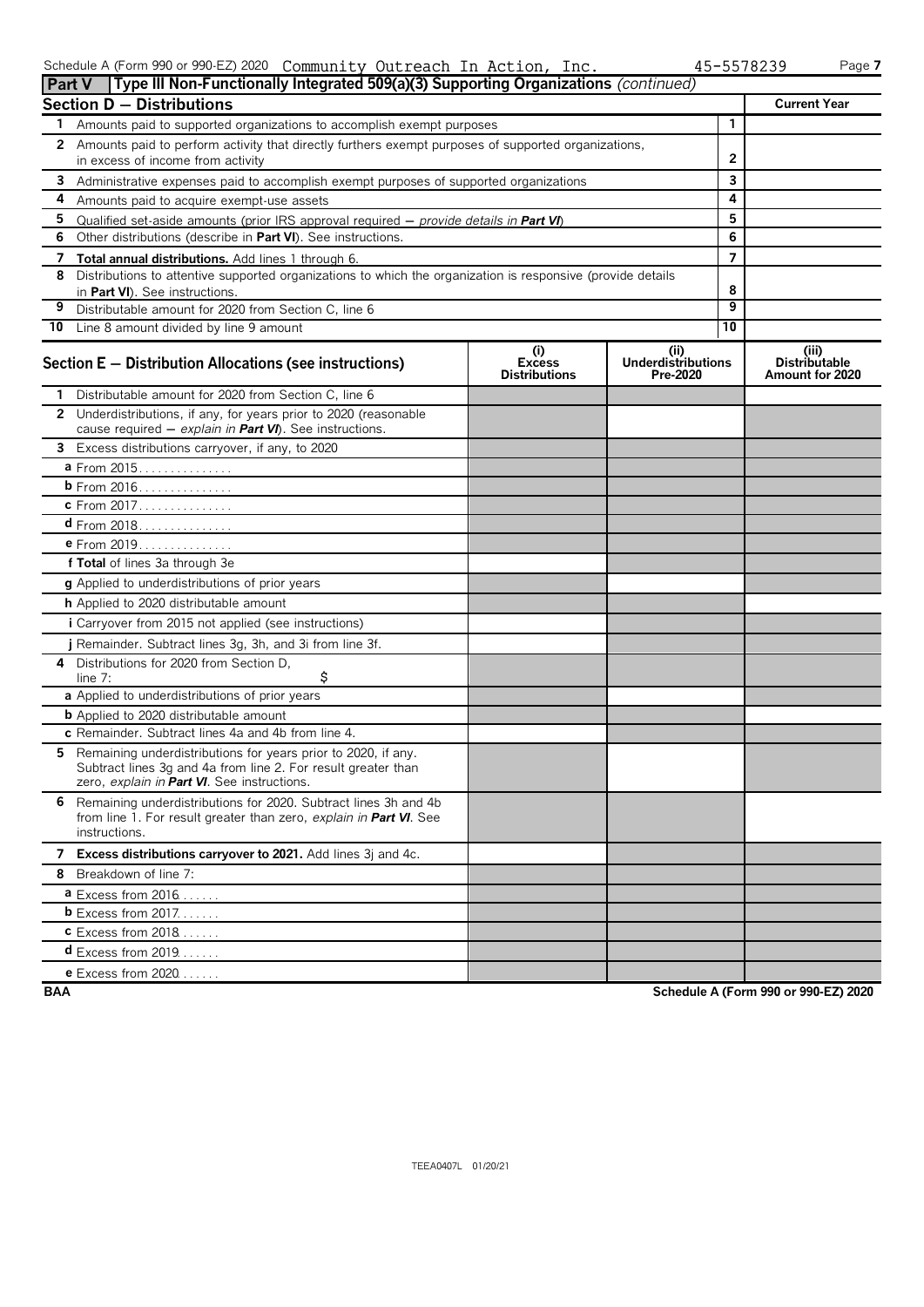|         | Schedule A (Form 990 or 990-EZ) 2020                                                           | Community Outreach In Action, Inc. |  | 45-5578239                                                                                                                                                                                                                        | Page 8 |
|---------|------------------------------------------------------------------------------------------------|------------------------------------|--|-----------------------------------------------------------------------------------------------------------------------------------------------------------------------------------------------------------------------------------|--------|
| Part VI |                                                                                                |                                    |  | Supplemental Information. Provide the explanations required by Part II, line 10; Part II, line 17a or 17b; Part<br>III, line 12; Part IV, Section A, lines 1, 2, 3b, 3c, 4b, 4c, 5a, 6, 9a, 9b, 9c, 11a, 11b, and 11c; Part IV, S |        |
|         |                                                                                                |                                    |  | B, lines 1 and 2; Part IV, Section C, line 1; Part IV, Section D, lines 2 and 3; Part IV, Section E, lines 1c, 2a, 2b,                                                                                                            |        |
|         |                                                                                                |                                    |  | 3a, and 3b; Part V, line 1; Part V, Section B, line 1e; Part V, Section D, lines 5, 6, and 8; and Part V, Section E,                                                                                                              |        |
|         | lines 2, 5, and 6. Also complete this part for any additional information. (See instructions.) |                                    |  |                                                                                                                                                                                                                                   |        |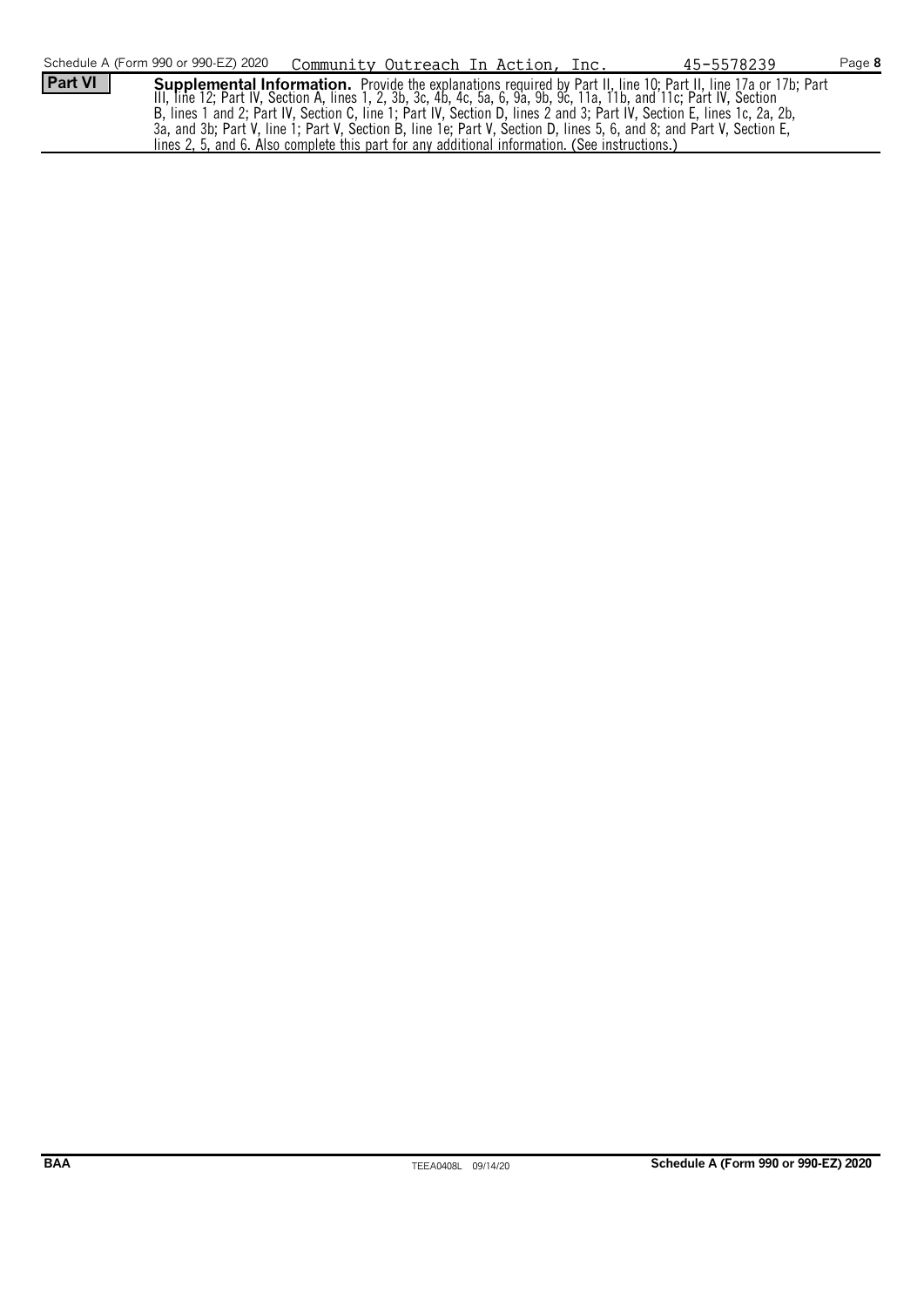| <b>Schedule B</b> | 1545-0047<br>OMB No. |
|-------------------|----------------------|
|                   |                      |

# **Schedule of Contributors**

| (Form 990, 990-EZ,<br>or 990-PF)                       |
|--------------------------------------------------------|
| Department of the Treasury<br>Internal Revenue Service |

# **or 990-PF)** <sup>G</sup>**Attach to Form 990, Form 990-EZ, or Form 990-PF. 2020** ► Go to *www.irs.gov/Form990* for the latest information.

**Name of the organization** 

Community Outreach In Action, Inc. 45-5578239

| Community Outreach In Action, Inc. |  |  |
|------------------------------------|--|--|
|                                    |  |  |

| Organization type (check one): |  |  |
|--------------------------------|--|--|

| Filers of:         | Section:                                                                    |
|--------------------|-----------------------------------------------------------------------------|
| Form 990 or 990-EZ | $ X $ 501(c)( 3) (enter number) organization                                |
|                    | $4947(a)(1)$ nonexempt charitable trust not treated as a private foundation |
|                    | 527 political organization                                                  |
| Form 990-PF        | 501(c)(3) exempt private foundation                                         |
|                    | 4947(a)(1) nonexempt charitable trust treated as a private foundation       |
|                    | 501(c)(3) taxable private foundation                                        |
|                    |                                                                             |

Check if your organization is covered by the **General Rule** or a **Special Rule.** Note: Only a section 501(c)(7), (8), or (10) organization can check boxes for both the General Rule and a Special Rule. See instructions.

# **General Rule**

For an organization filing Form 990, 990-EZ, or 990-PF that received, during the year, contributions totaling \$5,000 or more (in money or property) from any one contributor. Complete Parts I and II. See instructions for determining a contributor's total contributions.

### **Special Rules**

 $\overline{\phantom{a}}$ 

| $\overline{X}$ For an organization described in section 501(c)(3) filing Form 990 or 990-EZ that met the 33-1/3% support test of the requlations<br>under sections 509(a)(1) and 170(b)(1)(A)(vi), that checked Schedule A (Form 990 or 990-EZ), Part II, line 13, 16a, or 16b, and that |
|------------------------------------------------------------------------------------------------------------------------------------------------------------------------------------------------------------------------------------------------------------------------------------------|
| received from any one contributor, during the year, total contributions of the greater of (1) \$5,000; or (2) 2% of the amount on (i)<br>Form 990, Part VIII, line 1h; or (ii) Form 990-EZ, line 1. Complete Parts I and II.                                                             |

For an organization described in section 501(c)(7), (8), or (10) filing Form 990 or 990-EZ that received from any one contributor, during the year, total contributions of more than \$1,000 *exclusively* for religious, charitable, scientific, literary, or educational purposes, or for the prevention of cruelty to children or animals. Complete Parts I (entering 'N/A' in column (b) instead of the contributor name and address), II, and III.

For an organization described in section 501(c)(7), (8), or (10) filing Form 990 or 990-EZ that received from any one contributor, during the year, contributions *exclusively* for religious, charitable, etc., purposes, but no such contributions totaled more than \$1,000. If this box is checked, enter here the total contributions that were received during the year for an *exclusively* religious, charitable, etc., purpose. Don't complete any of the parts unless the **General Rule** applies to this organization because it received *nonexclusively* religious, charitable, etc., contributions totaling \$5,000 or more during the year. .  $\blacktriangleright$ \$

**Caution:** An organization that isn't covered by the General Rule and/or the Special Rules doesn't file Schedule B (Form 990, 990-EZ, or 990-PF), but it **must** answer 'No' on Part IV, line 2, of its Form 990; or check the box on line H of its Form 990-EZ or on its Form 990-PF, Part I, line 2, to certify that it doesn't meet the filing requirements of Schedule B (Form 990, 990-EZ, or 990-PF).

**BAA For Paperwork Reduction Act Notice, see the instructions for Form 990, 990-EZ, or 990-PF. Schedule B (Form 990, 990-EZ, or 990-PF) (2020)**

TEEA0701L 07/28/20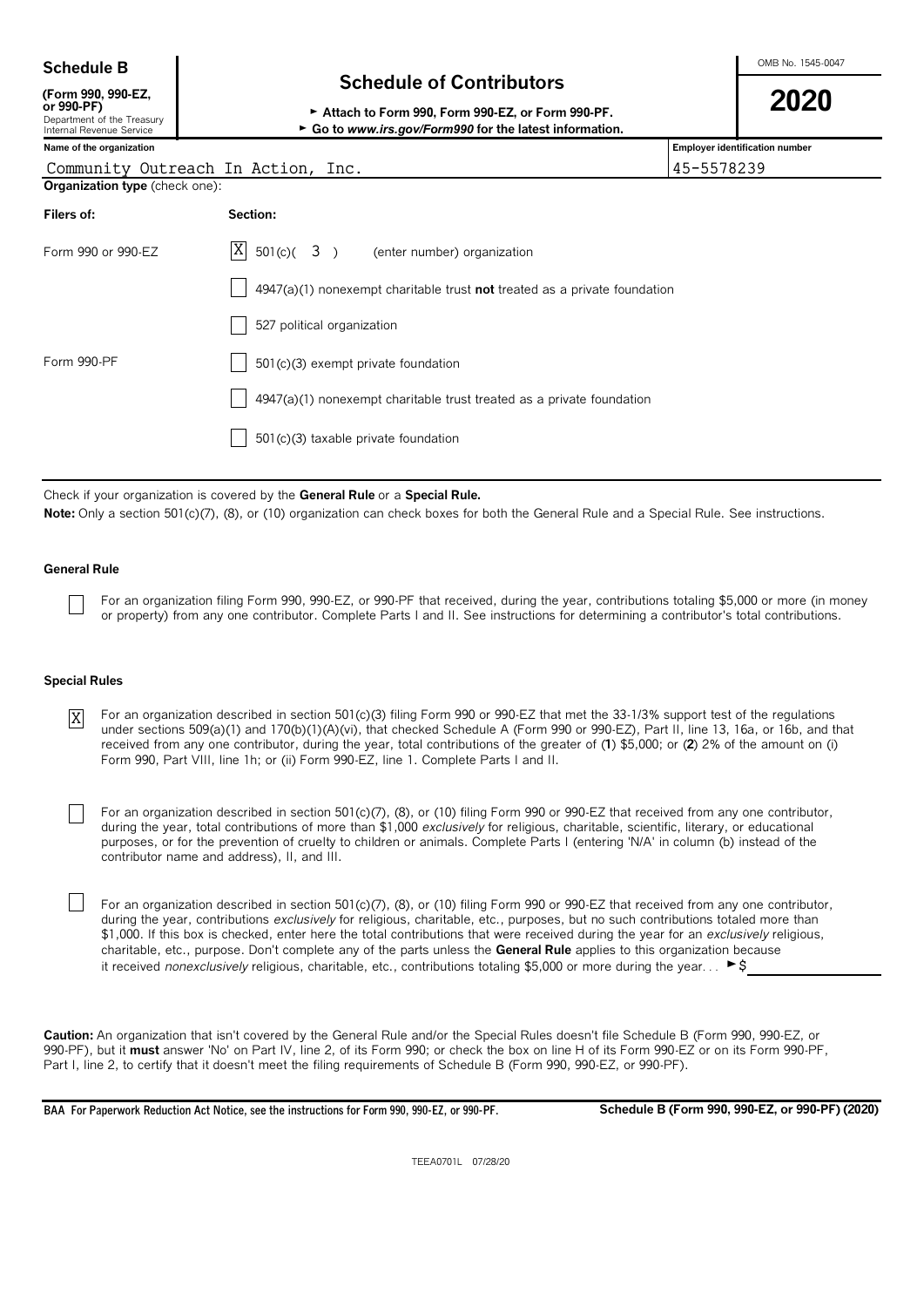| $ -$<br>990<br>(2020)<br>990-E<br>990-F<br>DE<br>Schedule<br>∽orn<br>$\sim$<br>. <i>.</i> . |                                             |  |
|---------------------------------------------------------------------------------------------|---------------------------------------------|--|
| Name of organization                                                                        | ----<br>' identification number<br>cmploye. |  |

Community Outreach In Action, Inc. 45-5578239

**Part I** Contributors (see instructions). Use duplicate copies of Part I if additional space is needed.

| (a)<br>No.    | (b)<br>Name, address, and ZIP + 4                                                                        | (c)<br>Total<br>contributions | (d)<br>Type of contribution                                                           |
|---------------|----------------------------------------------------------------------------------------------------------|-------------------------------|---------------------------------------------------------------------------------------|
| 1             | Clayton County Board of Commissione<br>112 Smith Street<br>Jonesboro, GA 30236 _________________________ | 30,000.                       | X<br>Person<br>Payroll<br>Noncash<br>(Complete Part II for<br>noncash contributions.) |
| (a)<br>No.    | (b)<br>Name, address, and ZIP + 4                                                                        | (c)<br>Total<br>contributions | (d)<br>Type of contribution                                                           |
| $2$ $-$       | Heritage Community Foundation<br>P.O. Box 935<br>Jonesboro, GA 30237__________________________           | 10,000.                       | Χ<br>Person<br>Payroll<br>Noncash<br>(Complete Part II for<br>noncash contributions.) |
| (a)<br>No.    | (b)<br>Name, address, and ZIP + 4                                                                        | (c)<br>Total<br>contributions | (d)<br>Type of contribution                                                           |
| $\frac{3}{2}$ | Delta Credit Union<br>-------------------<br>5006 Mt Zion Pkwy<br>________________________               | 7,850.                        | Person<br>Payroll<br>Noncash<br>(Complete Part II for<br>noncash contributions.)      |
| (a)<br>No.    | (b)<br>Name, address, and ZIP + 4                                                                        | (c)<br>Total<br>contributions | (d)<br>Type of contribution                                                           |
|               |                                                                                                          |                               |                                                                                       |
| $\frac{4}{1}$ | 701 N. Fairfax Street _____________________<br>Alexandria, VA 22314                                      | 5,000.                        | Person<br>Payroll<br>Noncash<br>(Complete Part II for<br>noncash contributions.)      |
| (a)<br>No.    | (b)<br>Name, address, and ZIP + 4                                                                        | (c)<br>Total<br>contributions | (d)<br>Type of contribution                                                           |
|               |                                                                                                          |                               | Person<br>Payroll<br>Noncash<br>(Complete Part II for<br>noncash contributions.)      |
| (a)<br>No.    | (b)<br>Name, address, and ZIP + 4                                                                        | (c)<br>Total<br>contributions | (d)<br>Type of contribution                                                           |
|               |                                                                                                          |                               | Person<br>Payroll<br>Noncash<br>(Complete Part II for<br>noncash contributions.)      |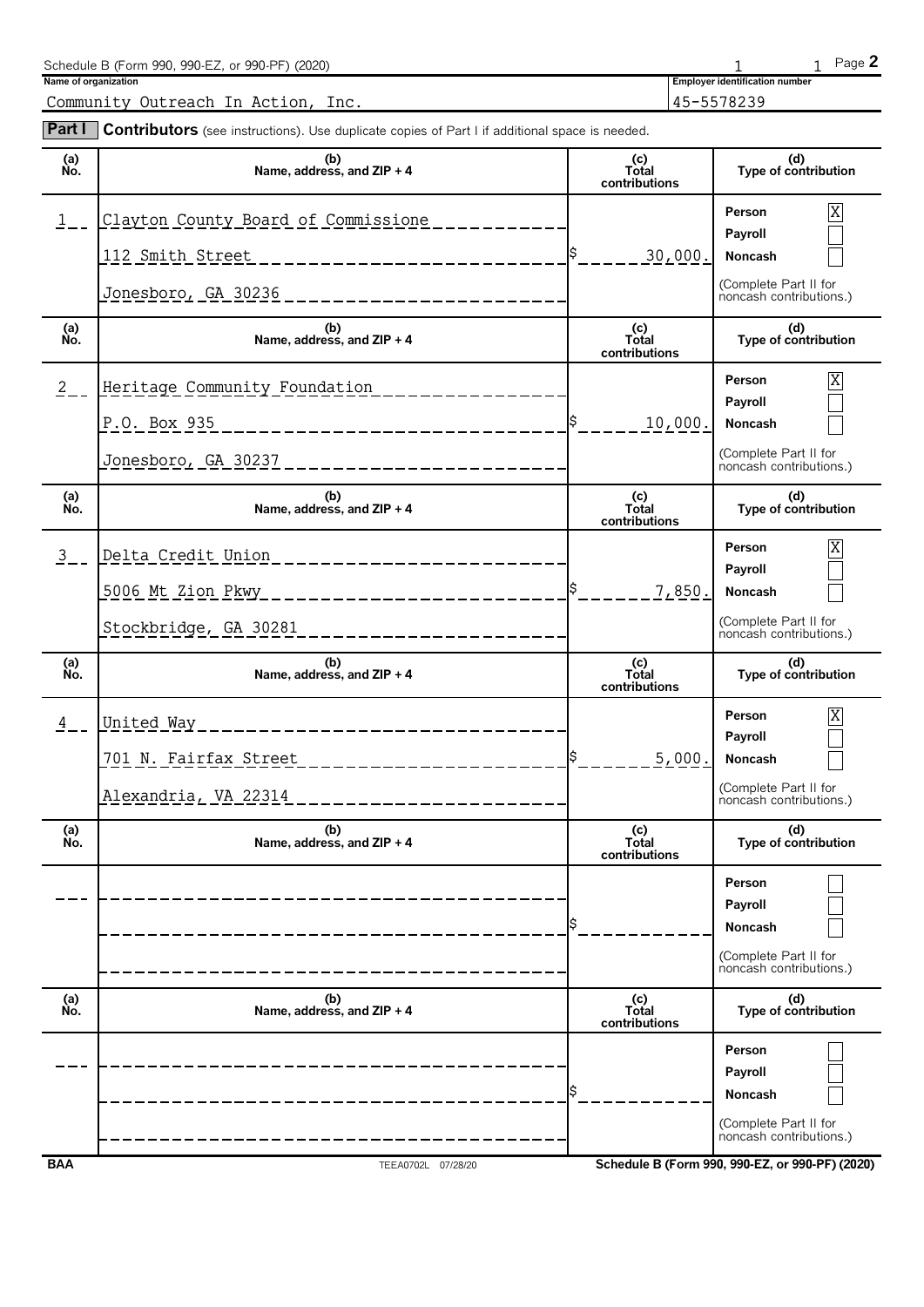| Schedule B (Form 990, 990-EZ, or 990-PF) (2020) |                                | Page $\mathbf{5}$ |
|-------------------------------------------------|--------------------------------|-------------------|
| Name of organization                            | Employer identification number |                   |
| Community Outreach In Action,<br>Inc.           | 45-5578239                     |                   |

**Part II** Noncash Property (see instructions). Use duplicate copies of Part II if additional space is needed.

| (a) $No.$ from<br>Part I  | (b)<br>Description of noncash property given | (c)<br>FMV (or estimate)<br>(See instructions.) | (d)<br>Date received |
|---------------------------|----------------------------------------------|-------------------------------------------------|----------------------|
|                           | N/A                                          |                                                 |                      |
|                           |                                              |                                                 |                      |
| (a) No.<br>from<br>Part I | (b)<br>Description of noncash property given | (c)<br>FMV (or estimate)<br>(See instructions.) | (d)<br>Date received |
|                           |                                              |                                                 |                      |
|                           |                                              |                                                 |                      |
| (a) $No.$ from<br>Part I  | (b)<br>Description of noncash property given | (c)<br>FMV (or estimate)<br>(See instructions.) | (d)<br>Date received |
|                           |                                              |                                                 |                      |
|                           |                                              |                                                 |                      |
| (a) No.<br>from<br>Part I | (b)<br>Description of noncash property given | (c)<br>FMV (or estimate)<br>(See instructions.) | (d)<br>Date received |
|                           |                                              |                                                 |                      |
|                           |                                              |                                                 |                      |
| (a) No.<br>from<br>Part I | (b)<br>Description of noncash property given | (c)<br>FMV (or estimate)<br>(See instructions.) | (d)<br>Date received |
|                           |                                              |                                                 |                      |
|                           |                                              |                                                 |                      |
| (a) No.<br>from<br>Part I | (b)<br>Description of noncash property given | (c)<br>FMV (or estimate)<br>(See instructions.) | (d)<br>Date received |
|                           |                                              |                                                 |                      |
|                           |                                              |                                                 |                      |
| <b>BAA</b>                |                                              | Schedule B (Form 990, 990-EZ, or 990-PF) (2020) |                      |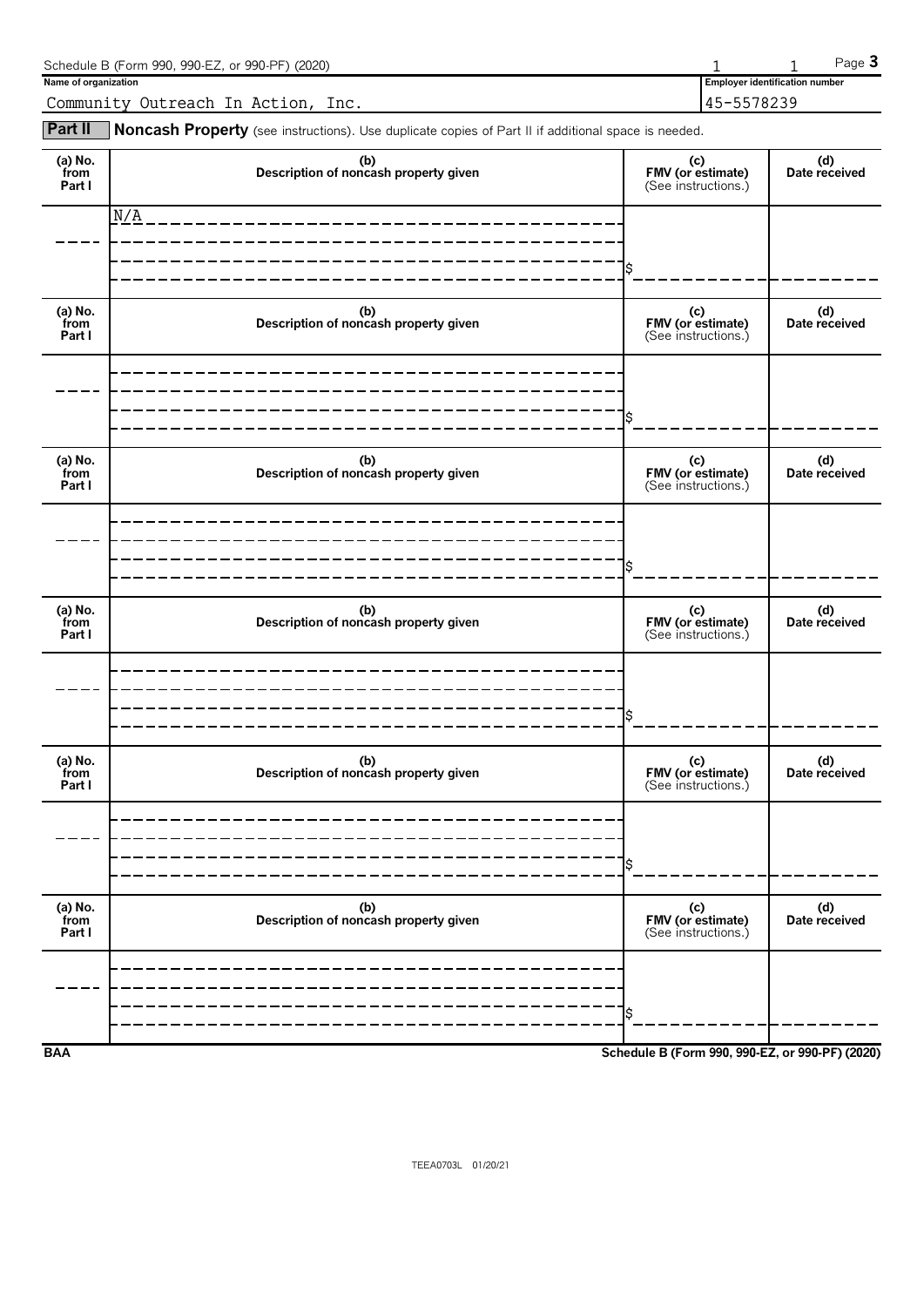|                           | Schedule B (Form 990, 990-EZ, or 990-PF) (2020)                                                                                                                                                                                                                                                                                                                                                                                                                                                                                                                          |                      |                                     | Page 4                                              |
|---------------------------|--------------------------------------------------------------------------------------------------------------------------------------------------------------------------------------------------------------------------------------------------------------------------------------------------------------------------------------------------------------------------------------------------------------------------------------------------------------------------------------------------------------------------------------------------------------------------|----------------------|-------------------------------------|-----------------------------------------------------|
| Name of organization      | Community Outreach In Action, Inc.                                                                                                                                                                                                                                                                                                                                                                                                                                                                                                                                       |                      |                                     | <b>Employer identification number</b><br>45-5578239 |
|                           | Part III Exclusively religious, charitable, etc., contributions to organizations described in section 501(c)(7), (8),<br>or (10) that total more than \$1,000 for the year from any one contributor. Complete columns (a) through (e) and<br>the following line entry. For organizations completing Part III, enter the total of exclusively religious, charitable, etc.,<br>contributions of \$1,000 or less for the year. (Enter this information once. See instructions.) $\blacktriangleright$ \$<br>Use duplicate copies of Part III if additional space is needed. |                      |                                     | N/A                                                 |
| (a)<br>No. from<br>Part I | (c) Use of gift<br>(b) Purpose of gift                                                                                                                                                                                                                                                                                                                                                                                                                                                                                                                                   |                      | (d) Description of how gift is held |                                                     |
|                           | N/A                                                                                                                                                                                                                                                                                                                                                                                                                                                                                                                                                                      |                      |                                     |                                                     |
|                           |                                                                                                                                                                                                                                                                                                                                                                                                                                                                                                                                                                          |                      |                                     |                                                     |
|                           |                                                                                                                                                                                                                                                                                                                                                                                                                                                                                                                                                                          |                      |                                     |                                                     |
|                           |                                                                                                                                                                                                                                                                                                                                                                                                                                                                                                                                                                          | (e) Transfer of gift |                                     |                                                     |
|                           | Transferee's name, address, and ZIP + 4                                                                                                                                                                                                                                                                                                                                                                                                                                                                                                                                  |                      |                                     | Relationship of transferor to transferee            |
|                           |                                                                                                                                                                                                                                                                                                                                                                                                                                                                                                                                                                          |                      |                                     |                                                     |
|                           |                                                                                                                                                                                                                                                                                                                                                                                                                                                                                                                                                                          |                      |                                     |                                                     |
| (a)<br>No. from<br>Part I | (b) Purpose of gift                                                                                                                                                                                                                                                                                                                                                                                                                                                                                                                                                      | (c) Use of gift      |                                     | (d) Description of how gift is held                 |
|                           |                                                                                                                                                                                                                                                                                                                                                                                                                                                                                                                                                                          |                      |                                     |                                                     |
|                           |                                                                                                                                                                                                                                                                                                                                                                                                                                                                                                                                                                          | (e) Transfer of gift |                                     |                                                     |
|                           | Transferee's name, address, and ZIP + 4                                                                                                                                                                                                                                                                                                                                                                                                                                                                                                                                  |                      |                                     | Relationship of transferor to transferee            |
|                           |                                                                                                                                                                                                                                                                                                                                                                                                                                                                                                                                                                          |                      |                                     |                                                     |
|                           |                                                                                                                                                                                                                                                                                                                                                                                                                                                                                                                                                                          |                      |                                     |                                                     |
|                           |                                                                                                                                                                                                                                                                                                                                                                                                                                                                                                                                                                          |                      |                                     |                                                     |
| (a)<br>No. from<br>Part I | (b) Purpose of gift                                                                                                                                                                                                                                                                                                                                                                                                                                                                                                                                                      | (c) Use of gift      |                                     | (d) Description of how gift is held                 |
|                           |                                                                                                                                                                                                                                                                                                                                                                                                                                                                                                                                                                          |                      |                                     |                                                     |
|                           |                                                                                                                                                                                                                                                                                                                                                                                                                                                                                                                                                                          | (e) Transfer of gift |                                     |                                                     |
|                           | Transferee's name, address, and ZIP + 4                                                                                                                                                                                                                                                                                                                                                                                                                                                                                                                                  |                      |                                     | Relationship of transferor to transferee            |
|                           |                                                                                                                                                                                                                                                                                                                                                                                                                                                                                                                                                                          |                      |                                     |                                                     |
|                           |                                                                                                                                                                                                                                                                                                                                                                                                                                                                                                                                                                          |                      |                                     |                                                     |
|                           |                                                                                                                                                                                                                                                                                                                                                                                                                                                                                                                                                                          |                      |                                     |                                                     |
| (a)<br>No. from<br>Part I | (b) Purpose of gift                                                                                                                                                                                                                                                                                                                                                                                                                                                                                                                                                      | (c) Use of gift      |                                     | (d) Description of how gift is held                 |
|                           |                                                                                                                                                                                                                                                                                                                                                                                                                                                                                                                                                                          |                      |                                     |                                                     |
|                           |                                                                                                                                                                                                                                                                                                                                                                                                                                                                                                                                                                          |                      |                                     |                                                     |
|                           |                                                                                                                                                                                                                                                                                                                                                                                                                                                                                                                                                                          |                      |                                     |                                                     |
|                           | (e) Transfer of gift                                                                                                                                                                                                                                                                                                                                                                                                                                                                                                                                                     |                      |                                     |                                                     |
|                           | Transferee's name, address, and ZIP + 4                                                                                                                                                                                                                                                                                                                                                                                                                                                                                                                                  |                      |                                     | Relationship of transferor to transferee            |
|                           |                                                                                                                                                                                                                                                                                                                                                                                                                                                                                                                                                                          |                      |                                     |                                                     |
|                           |                                                                                                                                                                                                                                                                                                                                                                                                                                                                                                                                                                          |                      |                                     |                                                     |
| <b>BAA</b>                |                                                                                                                                                                                                                                                                                                                                                                                                                                                                                                                                                                          |                      |                                     | Schedule B (Form 990, 990-EZ, or 990-PF) (2020)     |

TEEA0704L 07/28/20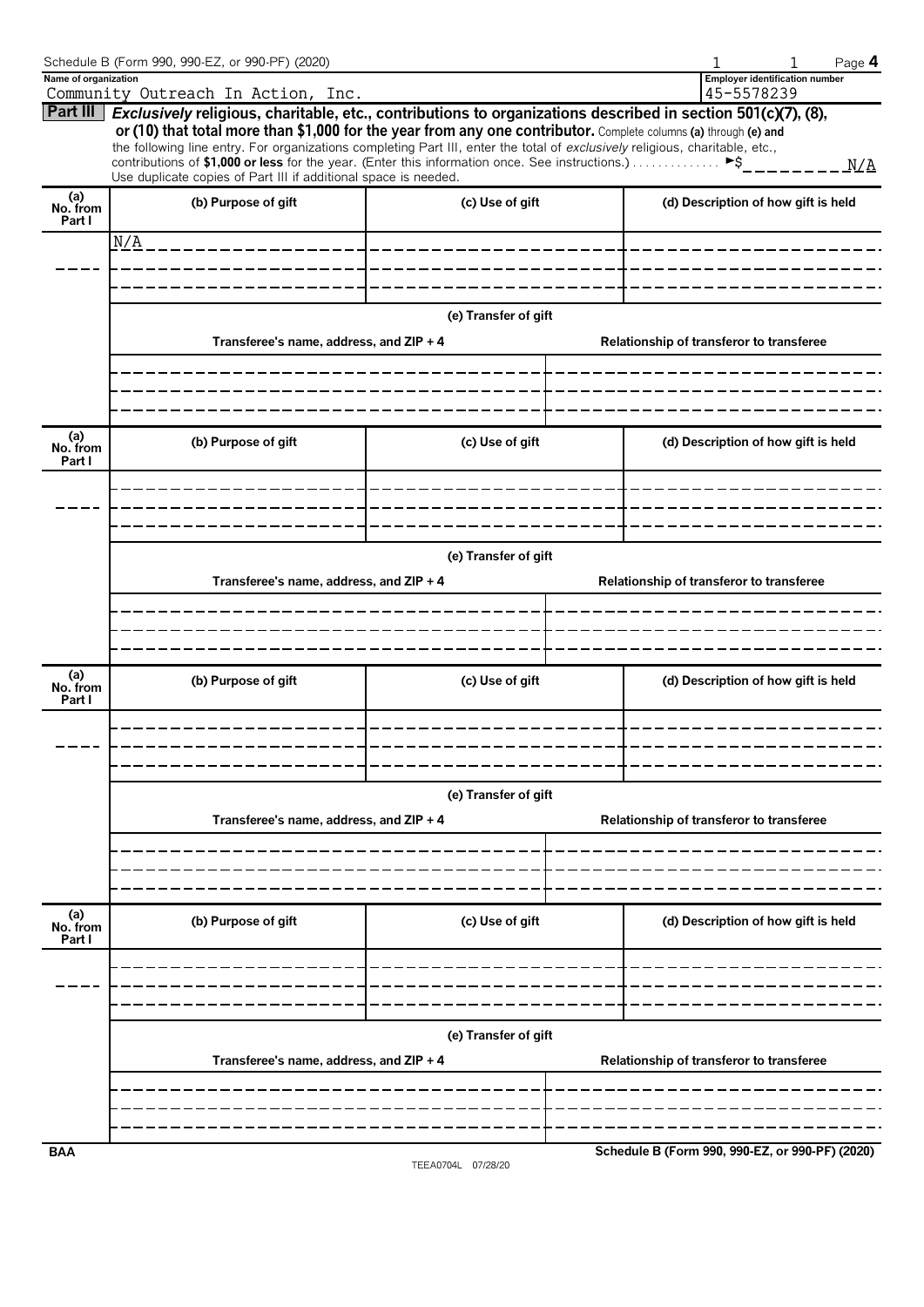# **CHEDULE O Supplemental Information to Form 990 or 990-EZ** <br>
Complete to provide information for responses to specific questions on **20020**

**(Form 990 or 990-EZ) Complete to provide information for responses to specific questions on Form 990 or 990-EZ or to provide any additional information. 2020** Attach to Form 990 or 990-EZ.

**Open to Public** Department of the Treasury Constants of the Treasury Constants of the Treasury Constants of the Treasury Georgian Department of the Treasury Constants of the Interaction. <br> **Department of the Interaction** 

Department of the Treasury<br>Internal Revenue Service

| Name of the organization                                 | <b>Employer identification number</b> |
|----------------------------------------------------------|---------------------------------------|
| $\sim$<br>Community<br>ΤIJ<br>Outreach<br>lnc.<br>Action | F F H A A A A<br>$-$<br>8435<br>≖◡    |

#### **Form 990-EZ, Part I, Line 16 Other Expenses**

# **Form 990-EZ, Part I, Line 20 Other Changes In Net Assets Or Fund Balances**

| Other<br>ن ص ر |    |  |
|----------------|----|--|
|                | __ |  |

# **Form 990-EZ, Part II, Line 24 Other Assets**

|              | Beainnina                     | Endina                      |
|--------------|-------------------------------|-----------------------------|
|              | 2,000. \$<br>4,000.<br>8.000. | 2,000.<br>4.000.<br>10,000. |
| $T \cap$ tal | ' OOO                         | 7.000.                      |

# **Form 990-EZ, Part III - Organization's Primary Exempt Purpose**

The organization's mission is to provide support to the needy and less-fortunate.

# **Form 990-EZ, Part III, Line 28 - Statement of Program Service Accomplishments**

The organization's achievements in 2020 are as follows:

1- CARE Package Relief Initiative

Community Outreach in Action, Inc. has partnered with CARE USA to hire drivers and deliver food to senior citizens who would otherwise go without. Annually, we serve over 1,000 low-income seniors across Clayton County with this program;

2- Kids Zone Food Pantry

The mission of the Kid's Zone Food Pantry is to meet the needs of chronically hungry children by providing them with nutritious and easy-to-prepare food to take home when other resources are not available. The concept is simple: kids who are at risk of hunger come into the food pantry shop each isle selecting food items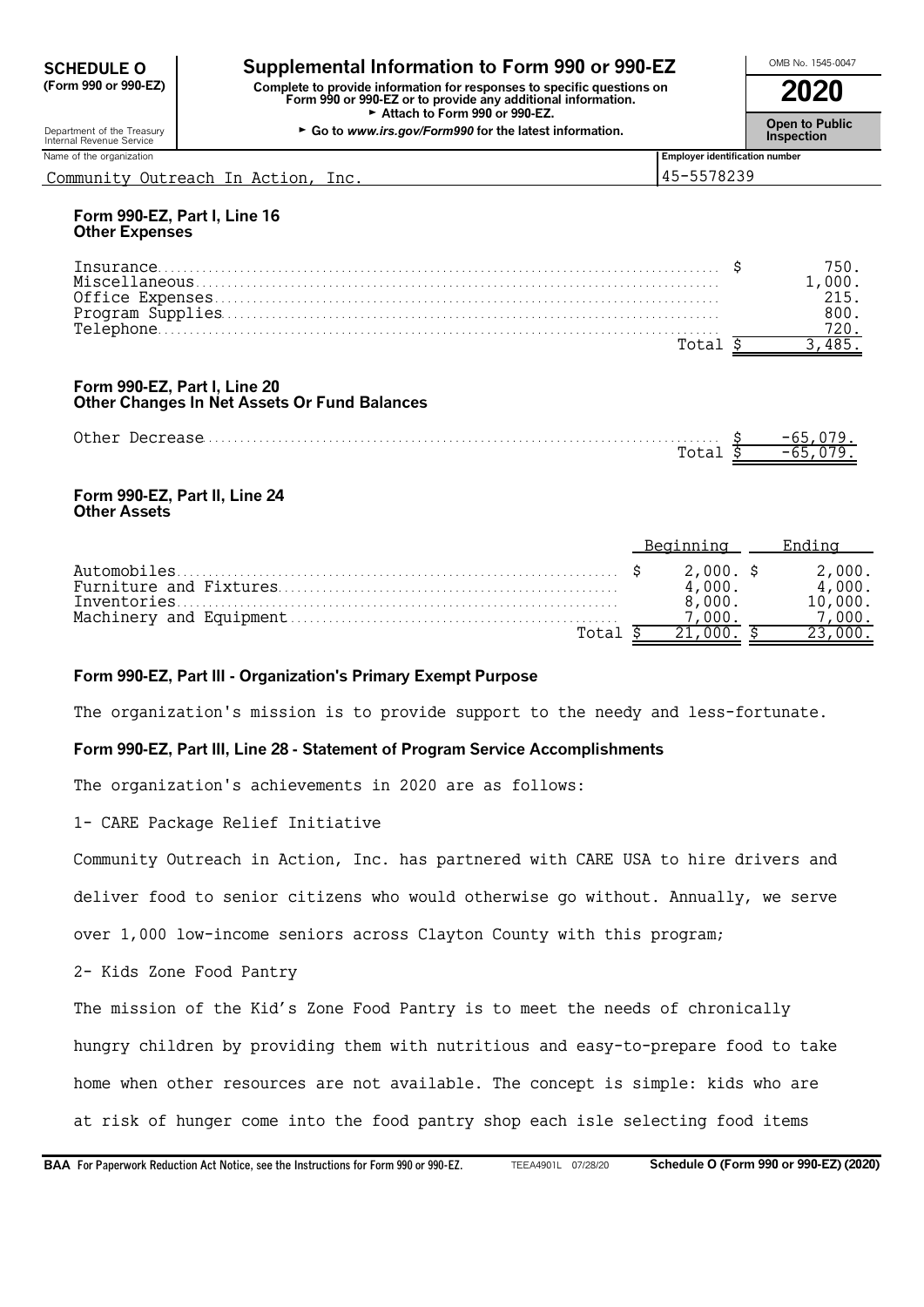| Name of the organization      | <b>Employer identification number</b> |
|-------------------------------|---------------------------------------|
| Community Outreach In Action, | 45-5578239                            |

#### **Form 990-EZ, Part III, Line 28 - Statement of Program Service Accomplishments**

they like to eat. We set a record in 2019 with 2,003 kids served and we expect to meet and exceed this number in 2020;

3- Senior Citizen Commodity Supplemental Food Program

We offer a commodity supplemental food program to elderly persons 65 years and older. This program works to improve the health of low income elderly persons by supplementing their diets with nutritious USDA Foods and products. In 2019, we had 493 low income seniors to take advantage of this program;

# 4- Mobile Food Pantry

We are working to ensure all members of our community have access to nourishment and can pursue a healthy and productive life. Our widely popular, mobile food distributions that are held at our office on a quarterly basis produced 100 volunteers and over 100K pounds of food distributed in Clayton County in 2019. More than 4000 households were served in south metro Atlanta:

5- School Supply Giveaway

Community Outreach in Action, Inc. provides school supplies to low income children in our community during the school academic school year. In 2019, 133 children served;

# 6- Toys for Tots

Seeing gifts placed under the tree on Christmas morning can mean the world to a child. Unfortunately, not all children are so lucky. Community Outreach in Action, Inc. works tirelessly each holiday season with the Toys for Tots Foundation to bring presents to underserved children who may otherwise not have anything to open.